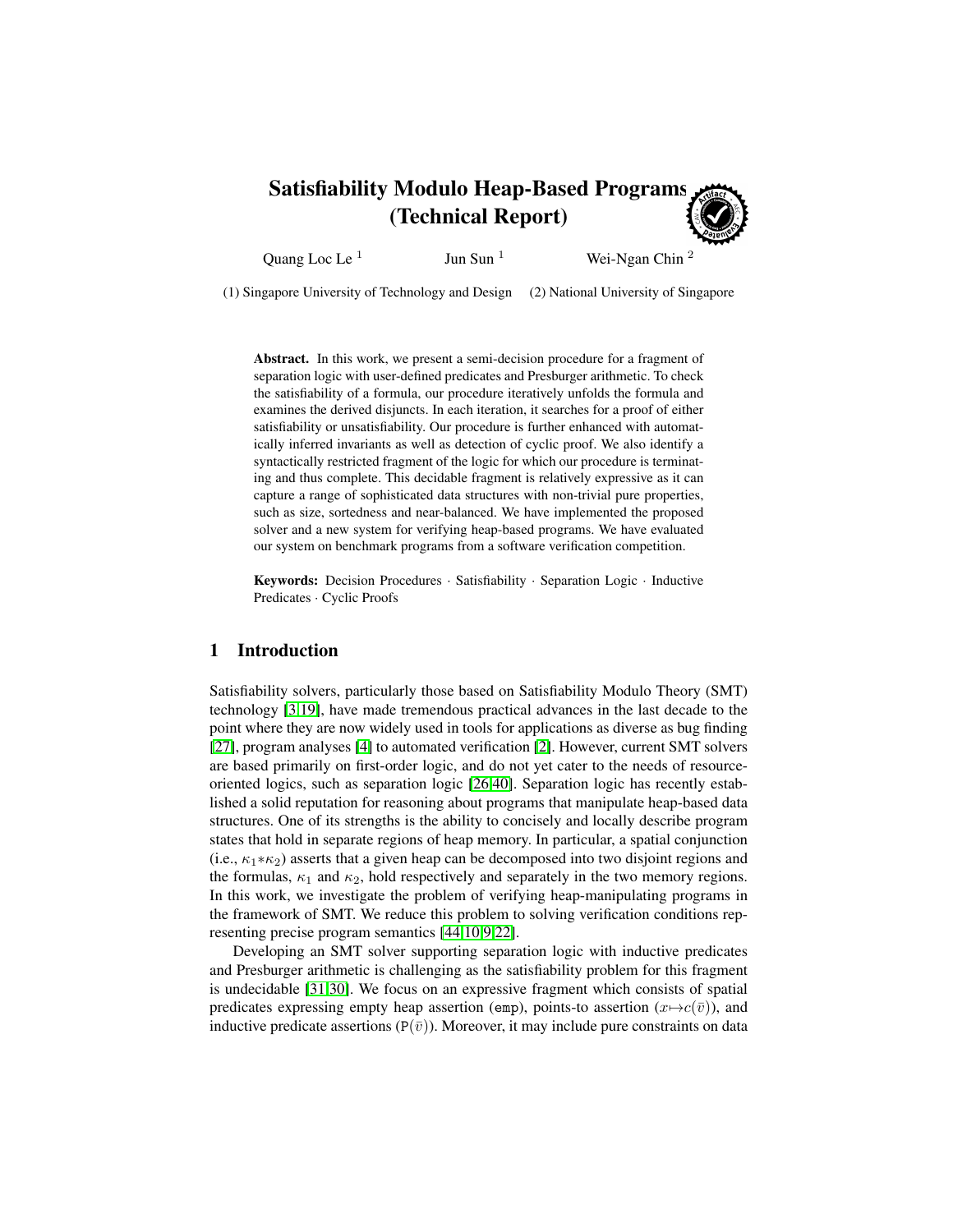values and capture desired properties of structural heaps (such as size, height, sortedness and even near-balanced tree properties). We thus face the challenge of handling recursive predicates with pure properties, that are inherently infinite. Furthermore, we would like to support both satisfiability (SAT) and unsatisfiability (UNSAT) checks.

There have been a number of preliminary attempts in this direction. For instance, early proposals *fixed* the set of shape predicates that may be used, for example, to linked lists (in SeLoger [\[17](#page-18-6)[,23\]](#page-19-7), and SLLB [\[34\]](#page-19-8)) or trees (GRIT [\[36\]](#page-19-9)). There are few approaches supporting user-defined predicates [\[14](#page-18-7)[,39](#page-19-10)[,25\]](#page-19-11). Brotherston *et. al.* recently made an important contribution by introducing SLSAT, a decision procedure for a fragment of separation logic with arbitrary *shape-only* inductive predicates [\[12\]](#page-18-8). However, SLSAT is limited to the shape domain, whereas shape predicates extended with pure properties are often required for automated verification of functional correctness.

In this paper, we start by proposing a new procedure, called S2SAT, which combines under-approximation and over-approximation for simultaneously checking SAT and UNSAT properties for a sound and complete theory augmented with inductive predicates. S2SAT takes a set of user-defined predicates and a logic formula as inputs. It iteratively constructs *an unfolding tree* by unfolding the formula in a breadth-first, flowand context-sensitive manner until either a symbolic model, or a proof of unsatisfiability or a fixpoint (e.g., a cyclic proof) is identified. In each iteration, it searches over the leaves of the tree (the disjunction of which is equivalent to the input formula) to check whether there is a satisfiable leaf (which proves satisfiability) or whether all leaves are unsatisfiable. In particular, to prove SAT, it considers *base disjuncts* which are derived from base-case branches of the predicates. These disjuncts are under-approximations of the input formula and critical for satisfiability. Disjuncts which have no inductive predicates are precisely decided. To prove UNSAT, S2SAT over-approximates the leaves prior to prove UNSAT. Our procedure systematically enumerates all disjuncts derived from a given inductive formula, so it is terminating for SAT. However, it may not be terminating for UNSAT with those undecidable augmented logic. To facilitate termination, we propose an approach for fixpoint computation. This fixpoint computation is useful for domains with finite model semantics i.e., collecting semantics for a given formula of such domains is finite. In other words, the input formula is unsatisfiable when the unfolding goes on forever without uncovering any models. We have implemented one instantiation of the fixpoint detection for inductive proving based on cyclic proof [\[13\]](#page-18-9) s.t. the soundness of the cyclic proof guarantees the well-foundedness of all reasoning.

To explicitly handle heap-manipulating programs, we propose a separation logic instantiation of  $S2SAT$ , called  $S2SAT<sub>SL</sub>$ . Our base theory is a combination of the aforementioned separation logic predicates except inductive predicates. We show that our decision procedure for this base theory is sound and complete.  $S2SAT_{SL}$  over-approximates formulas with soundly inferred predicate invariants. In addition, we describe some syntax restrictions such that  $S2SAT_{SL}$  is always able to construct a cyclic proof for a restricted formula so that our procedure is terminating and complete.

To summarize, we make the following technical contributions in this work.

– We introduce cyclic proof into a satisfiability procedure for a base theory augmented with inductive predicates (refer to Sec. [3\)](#page-4-0).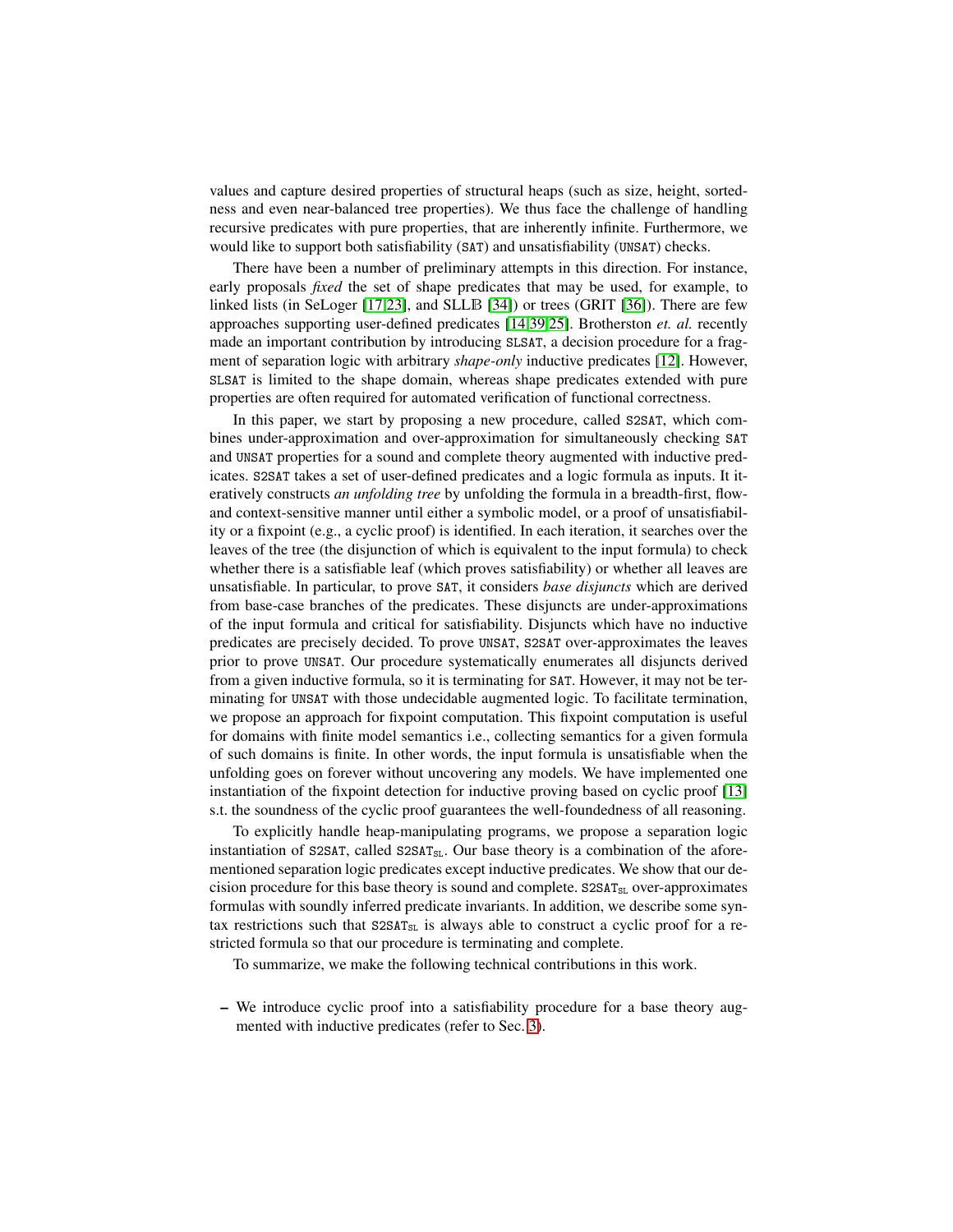```
struct node {int val; node next;}
1 int main(int n){
2 if(n<0) return 0;
3 node x=11(n);
4 int r = test(x);5 if(!r) ERROR();
6 return 1;
7 }
                                       8 node ll(int i){
                                       9 if(i==0) return null;
                                       10 else return new node(i,ll(i−1)); }
                                       11 int test(node p){
                                       12 if(p == null) return 1;
                                       13 else \{if(p\rightarrow val<0) return 0;
                                       14 else return test(p \rightarrownext);}
```
<span id="page-2-0"></span>Fig. 1. Motivating Example.

- We propose a satisfiability procedure for separation logic with user-defined predicates and Presburger arithmetic (Sec. [4\)](#page-6-0).
- We prove that  $S2SAT_{SL}$  is: (i) sound for SAT and UNSAT; (ii) and terminating (i.e., proposing a new decision procedure) for restricted fragments (Sec. [5\)](#page-10-0).
- We present a mechanism to automatically derive sound (over-approximated) invariants for user-defined predicates (Sec. [6\)](#page-12-0).
- We have implemented the satisfiability solver  $S2SAT_{SL}$  and the new verification system, called  $S2_{\text{td}}$ . We evaluated  $S2SAT_{SL}$  and  $S2_{\text{td}}$  with benchmarks from recent competitions. The experimental results show that our system is expressive, robust and efficient (Sec. [7\)](#page-14-0).

Proofs of Lemmas and Theorems presented in this paper are available in the companion technical report [\[30\]](#page-19-6).

## 2 Illustrative Example

We illustrate how our approach works with the example shown in Fig. [1.](#page-2-0) Our verification system proves that this program is memory safe and function ERROR() (line 5) is never called. Our system uses symbolic execution in [\[6,](#page-18-10)[14\]](#page-18-7) and large-block encoding [\[8\]](#page-18-11) to provide a semantic encoding of verification conditions. For safety, one of the generated verification conditions is:  $\Delta_0 \equiv ll(n,x)_0^0 * test(x,r_1)_0^1 \wedge n \ge 0 \wedge r_1 = 0$ . If  $\Delta_0$  is unsatisfiable, function ERROR() is never called. In  $\Delta_0$ , 11 and test are Interprocedural Control Flow Graph (ICFG) of the functions ll and test. Our system eludes these ICFGs as inductive predicates. For each predicate, a parameter res is appended at the end to model the return value of the function; for instance, the variables  $x$  (in 11) and  $r_1$ (in test) of  $\Delta_0$  are the actual parameters corresponding to res. Each inductive predicate instance is also labeled with a subscript for the unfolding number and a superscript for the sequence number, which are used to control the unfolding in a breadth-first and flow-sensitive manner.

To discharge  $\Delta_0$ , S2SAT<sub>SL</sub> iteratively derives a series of unfolding trees  $\mathcal{T}_i$ . An unfolding tree is a tree such that each node is labeled with an unfolded disjunct, corresponding to a path condition in the program. We say that a leaf of  $\mathcal{T}_i$  is closed if it is unsatisfiable; otherwise it is open. During each iteration, S2SAT<sub>SL</sub> either proves SAT by identifying a satisfiable leaf of  $\mathcal{T}_i$  which contains no user-defined predicate instances or proves UNSAT by showing that an over-approximation of all leaves is unsatisfiable.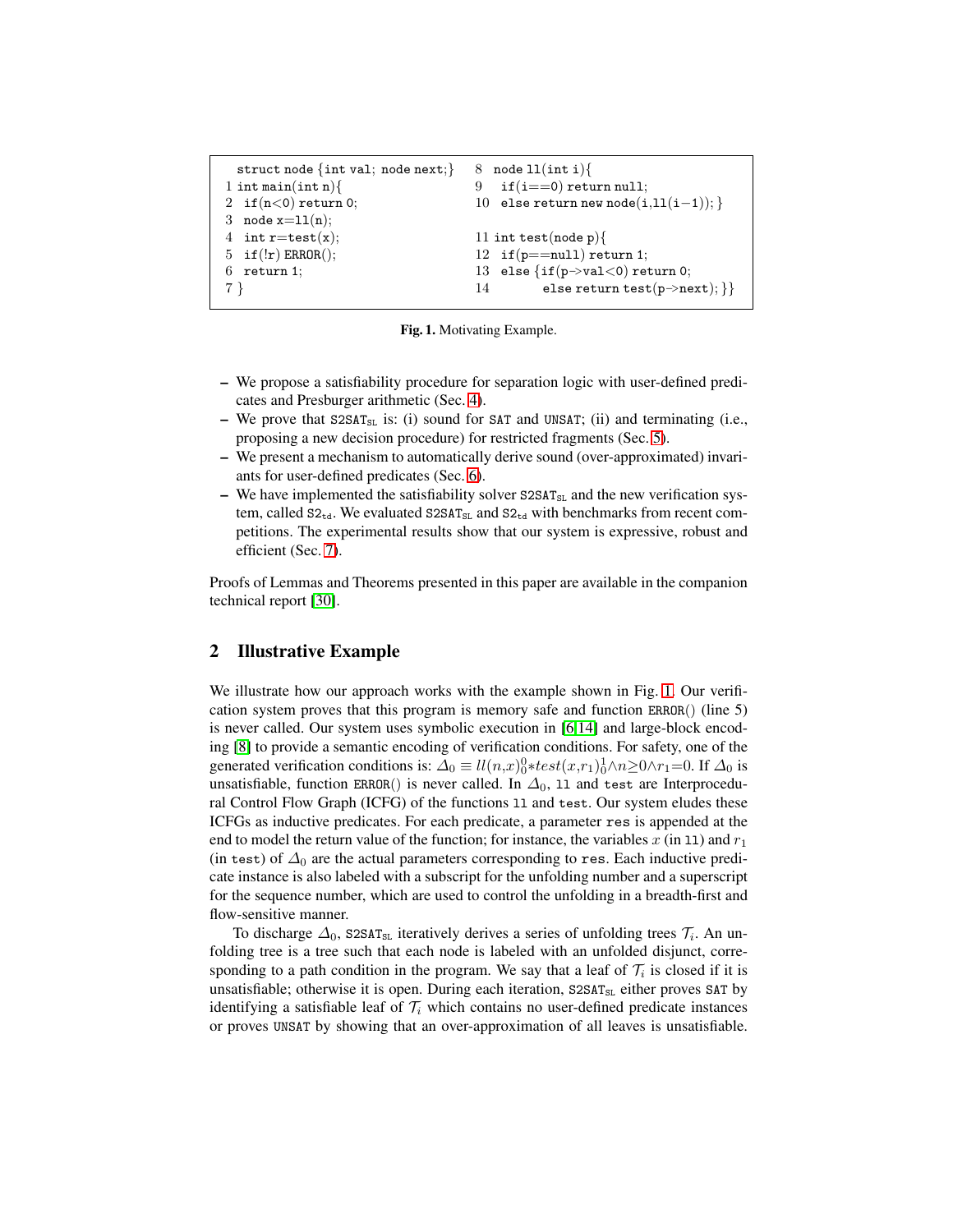Initially,  $\mathcal{T}_0$  contains only one node  $\Delta_0$ . As  $\Delta_0$  contains inductive predicates, it is not considered for proving SAT. S2SAT<sub>SL</sub> then over-approximates  $\Delta_0$  to a first-order logic formula by substituting each predicate instance with its corresponding sound invariants in order to prove UNSAT. We assume that ll (resp. test) is annotated with invariant *i* $\geq$ 0 (resp. 0≤res≤1). Hence, the over-approximation of  $\Delta_0$  is computed as:  $\pi_0 \equiv n \geq 0 \land 0 \leq r_1 \leq 1 \land n \geq 0 \land r_1 = 0$ . Formula  $\pi_0$  is then passed to an SMT solver, such as Z3 [\[19\]](#page-18-1), for unsatisfiable checking. As expected,  $\pi_0$  is not unsatisfiable.

Next, S2SAT<sub>SL</sub> selects an open leaf for unfolding to derive  $\mathcal{T}_1$ . A leaf is selected in a breadth-first manner; furthermore a predicate instance of the selected leaf is selected for unfolding if its sequence number is the smallest. With  $\Delta_0$ , the 11 instance is selected. As so,  $\mathcal{T}_1$  has two open leaves corresponding to two derived disjuncts:

$$
\substack{\Delta_{11}\equiv test(x,r_1)^1_0\wedge n\ge 0 \wedge r_1=0 \wedge n=0 \wedge x=\text{null}}\\\Delta_{12}\equiv x\mapsto node(n,r_2)*ll(n_1,r_2)^0_* test(x,r_1)^1_0\wedge n\ge 0 \wedge r_1=0 \wedge n\ne 0 \wedge n_1=n-1
$$

Since  $\Delta_{11}$  and  $\Delta_{12}$  include predicate instances, they are not considered for SAT. To prove UNSAT,  $S2SAT_{SL}$  computes their over-approximated invariants:

$$
\pi_{11}=0 \le r_1 \le 1 \land n \ge 0 \land r_1=0 \land n=0 \land x=nu11
$$
  
\n
$$
\pi_{12}=x \ne \text{null} \land n_1 \ge 0 \land 0 \le r_1 \le 1 \land n \ge 0 \land r_1=0 \land n \ne 0 \land n_1=n-1
$$

As neither  $\pi_{11}$  nor  $\pi_{12}$  is unsatisfiable, S2SAT<sub>SL</sub> selects test of  $\Delta_{11}$  for unfolding to construct  $\mathcal{T}_2$ . For efficiency, unfolding is performed in a context-sensitive manner.

A branch is infeasible (and pruned in advance) if its invariant is inconsistent with the (over-approximated) context. For instance, the invariant of the then branch at line 12 of test is  $inv_{test_o} \equiv p = \texttt{null} \land \texttt{res}=1$ . As  $inv_{test_o}$  (after proper renaming) is inconsistent with  $\pi_{11}$ , this branch is infeasible. Similarly, both else branches of test are infeasible. For  $\mathcal{T}_3$ , the remaining leaf  $\Delta_{12}$  is selected for unfolding. As the test's unfolding number is smaller than 11's, test is selected. After the then branch is identified as infeasible and pruned,  $\mathcal{T}_3$  is left with two open leaves as shown in



Fig. 2. Unfolding Tree  $\mathcal{T}_3$ .

Fig. [2,](#page-2-0) where infeasible leaves are dotted-lined.  $\Delta_{32}$  and  $\Delta_{33}$  are as below.

 $\Delta_{32} \equiv x \mapsto node(n,r_2) * ll(n_1,r_2)^0_1 \wedge \underline{n \geq 0} \wedge r_1 = 0 \wedge \underline{n \neq 0} \wedge n_1 = n-1 \wedge x \neq \texttt{null} \wedge \underline{n < 0} \wedge r_1 = 0$  $\Delta_{33} \equiv x \mapsto node(n,r_2) * ll(n_1,r_2)_1^0 * test(r_2,r_1)_1^1 \wedge n \ge 0 \wedge r_1 = 0 \wedge n \ne 0 \wedge n_1 = n-1$  $\land x \neq \texttt{null} \land n \geq 0$ 

As  $\Delta_{32}$  and  $\Delta_{33}$  include inductive predicate instances, SAT checking is not applicable. For UNSAT checking, S2SAT<sub>SL</sub> proves that  $\Delta_{32}$  is unsatisfiable (its unsatisfiable cores are underlined as above); and shows that  $\Delta_{33}$  can be linked back to  $\Delta_0$  (i.e., subsumed by  $\Delta_0$ ). The latter is shown based on some weakening and substitution principles (see Sec. [4.2\)](#page-9-0). In particular: (i) Substituting  $\Delta_{33}$  with  $\theta = [n_2/n, x_1/x, n/n_1, x/r_2]$  such that predicate instances in the substituted formula, i.e.,  $\Delta_{33_a}$ , and  $\Delta_0$  are identical; as such,  $\Delta_{33_a}$  is computed as below.

$$
\Delta_{33_a}\!\!\equiv\!\!x_1\!\!\mapsto\!\!node(n_2,\!x)\!\ast\!ll\!(n,x)^0_1\!\ast test(x,r_1)^1_1\!\wedge\!n_2\!\ge\!0\!\wedge\!r_1\!=\!\!0\!\wedge\!n_2\!\ne\!0\!\wedge\!n\!=\!n_2\!-\!1\!\!\!\!\lambda\!\cdot\!x_1\!\ne\!{\tt null}\!\wedge\!n_2\!\ge\!0
$$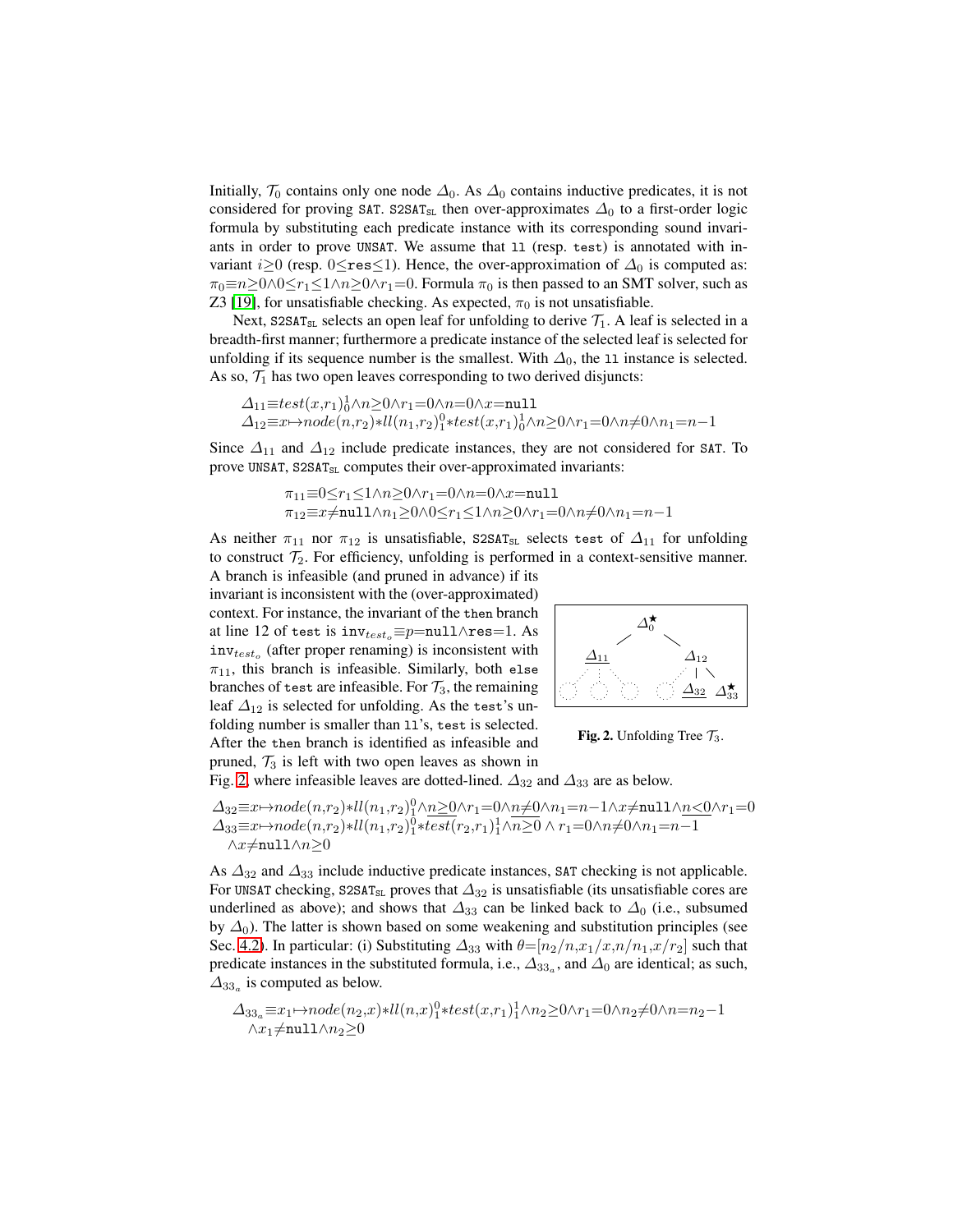#### Algorithm 1: S2SAT Procedure.

|                         | <b>input</b> : $\lambda^{ind}$                                                                                                                                         |                               |  |  |  |  |  |  |  |
|-------------------------|------------------------------------------------------------------------------------------------------------------------------------------------------------------------|-------------------------------|--|--|--|--|--|--|--|
|                         | output: SAT or UNSAT                                                                                                                                                   |                               |  |  |  |  |  |  |  |
|                         | 1 $i \leftarrow 0; \mathcal{T}_0 \leftarrow {\lambda^{ind}};$<br>$/*$ initialize $*/$                                                                                  |                               |  |  |  |  |  |  |  |
|                         | 2 while true do                                                                                                                                                        |                               |  |  |  |  |  |  |  |
| 3                       | $(iss\_sat,\mathcal{T}_i) \leftarrow \texttt{UA\_test}(\mathcal{T}_i)$ ;                                                                                               | $/*$ check SAT $*/$           |  |  |  |  |  |  |  |
| $\overline{\mathbf{4}}$ | if is_sat then return SAT;<br>$/*$ SAT $*/$                                                                                                                            |                               |  |  |  |  |  |  |  |
| $\overline{5}$          | else                                                                                                                                                                   |                               |  |  |  |  |  |  |  |
| 6                       | $\mathcal{T}_i$ $\leftarrow$ OA_test $(\mathcal{T}_i)$ ;                                                                                                               | $/*$ prune UNSAT $*/$         |  |  |  |  |  |  |  |
| $\boldsymbol{7}$        | $\mathcal{T}_i \leftarrow$ link_back $(\mathcal{T}_i)$ ;                                                                                                               | $/*$ detect fixpoint $*/$     |  |  |  |  |  |  |  |
| $\bf8$                  | if is_closed( $\mathcal{T}_i$ ) then return UNSAT;                                                                                                                     | $/*$ UNSAT $*/$               |  |  |  |  |  |  |  |
| $\mathbf{Q}$            | else                                                                                                                                                                   |                               |  |  |  |  |  |  |  |
| 10                      |                                                                                                                                                                        | $/*$ choose an open leaf $*/$ |  |  |  |  |  |  |  |
| 11                      |                                                                                                                                                                        |                               |  |  |  |  |  |  |  |
| $12 \,$                 | $\lambda^{ind}$ <sub>i</sub> $\leftarrow$ choose_bfs $(\mathcal{T}_i)$ ;<br>$i \leftarrow i+1$ ;<br>$\mathcal{T}_i \leftarrow$ unfold $(\lambda^{ind}$ <sub>i</sub> ); |                               |  |  |  |  |  |  |  |
| 13                      | end                                                                                                                                                                    |                               |  |  |  |  |  |  |  |
| 14                      | end                                                                                                                                                                    |                               |  |  |  |  |  |  |  |
| 15 end                  |                                                                                                                                                                        |                               |  |  |  |  |  |  |  |

<span id="page-4-1"></span>(ii) subtracting identical inductive predicates between  $\Delta_{33_a}$  and  $\Delta_0$ ; (iii) weakening the remainder of  $\Delta_{33_a}$  (i.e.,  $x_1 \mapsto node(n_2, x)$  is eliminated); (iv) checking validity of the implication between pure of the remainder of  $\Delta_{33a}$  with the pure part of the remainder of  $\Delta_0$ , i.e.,  $n_2 \geq 0 \wedge r_1 = 0 \wedge n_2 \neq 0 \wedge n = n_2 - 1 \wedge x_1 \neq \text{null} \wedge n_2 \geq 0 \implies n \geq 0 \wedge r_1 = 0$ . The back-link between  $\Delta_{33}$  and  $\Delta_0$  establishes a cyclic proof which then proves  $\Delta_0$  is unsatisfiable.

## <span id="page-4-0"></span>3 S2SAT Algorithm

In this section, we present S2SAT, a procedure for checking satisfiability of formula with inductive predicates. We start by defining our target formulas. Let  $\mathcal L$  be a *base theory* (logic) with the following properties: (i)  $\mathcal L$  is closed under propositional combination and supports boolean variables; (ii) there exists a complete decision procedure for  $\mathcal{L}$ . Let  $\mathcal{L}^{ind}$  be the extension of  $\mathcal{L}$  with inductive predicate instances defined in a system with a set of predicates  $P = \{P_1, ..., P_k\}$ . Each predicate may be annotated with a *sound* invariant. We use  $\lambda$  to denote a formula in  $\mathcal L$  and  $\lambda^{ind}$  to denote a formula in the extended theory. Semantically,  $\lambda^{ind} \equiv \bigvee_{i=0}^{n} \lambda_i$ ,  $n \ge 0$ .

S2SAT is presented in Algorithm [1.](#page-4-1) S2SAT takes a formula  $\lambda^{ind}$  as input, systematically enumerates disjuncts  $\lambda_i$  and can produce two possible outcomes if it terminates: SAT with a satisfiable formula  $\lambda_i$  or UNSAT with a proof. We remark that non-termination is classified as UNKNOWN.

S2SAT maintains a set of open leaves of the unfolding tree  $\mathcal{T}_i$  that is derived from  $\lambda^{ind}$ . In each iteration, S2SAT selects and unfolds an open leaf so as either to include more reachable base formulas (with the hope to produce a SAT answer), or to refine inductive formulas (with the hope to produce an UNSAT answer). Specially, in each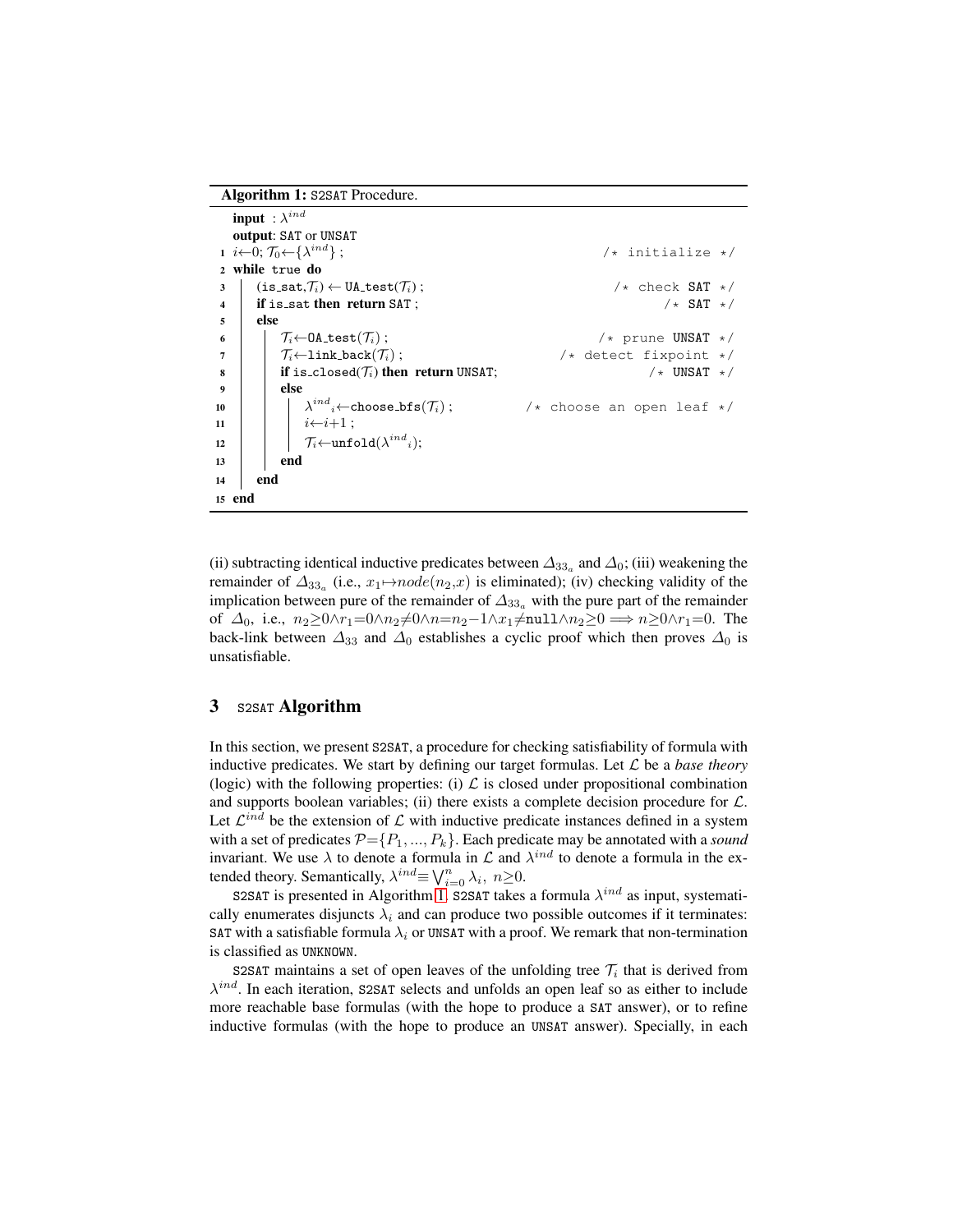iteration, S2SAT checks whether the formula is SAT at line 3; whether it is UNSAT at line 6; whether a fixpoint can be established at line 7. Function UA test searches for a satisfiable *base* disjunct (i.e., is sat is set to true). Simultaneously, it marks all unsatisfiable base disjuncts *closed*. Next, function OA test uses predicate invariants to over-approximate open leaves of  $\mathcal{T}_i$ , and marks those with an *unsatisfiable* overapproximation closed. After that, function link back attempts to link remaining open leaves back to interior nodes so as to form a fixpoint (i.e., a (partial) pre-proof for induction proving). The leaves which have been linked back are also marked as closed. Whenever all leaves are closed, S2SAT decides  $\lambda^{ind}$  as UNSAT (line 8). Otherwise, the choose bfs (line 10) chooses an *open* leave in breadth-first manner for unfolding.

Procedure link back takes the unfolding tree  $\mathcal{T}_i$  as input and checks whether each open leaf  $\lambda^{indbud} \in \mathcal{T}_i$  matches with one interior node  $\lambda^{indcomp}$  in  $\mathcal{T}_i$  via a *matching function*  $f_{fix}$ .  $f_{fix}$  is based on weakening and substitution principles [\[13\]](#page-18-9). Intuitively,  $f_{fix}$  detects the case of (i) the unfolding goes forever if we keep unfolding  $\lambda^{indbud}$ ; and (ii)  $\lambda^{indbud}$  has no model when  $\lambda^{indcomp}$  has no model. If  $\mathbf{f_{fix}}(\lambda^{indbud}, \Delta^{comp})$ =true ,  $\Delta^{bud}$  is marked closed.

Our procedure systematically enumerates all disjuncts derived from a given inductive formula, so it is terminating for SAT. However, it may not be terminating for UNSAT with those undecidable augmented logic. In the next paragraph, we discuss the soundness of the algorithm.

*Soundness* When S2SAT terminates, there are the following three cases.

- (case A) S2SAT produces SAT with a base satisfiable  $\lambda^{ind}$ ;
- (case B) S2SAT produces UNSAT with a proof that all leaves of  $\mathcal{T}_i$  are unsatisfiable;
- (case C) S2SAT produces UNSAT with a fixpoint: a proof that some leaves of  $\mathcal{T}_i$  are unsatisfiable and the remaining leaves are linked back.

Under the assumption that  $\mathcal L$  is both sound and complete, case A can be shown to be sound straightforwardly. Soundness of case B immediately follows the soundness of OA test. In the following, we describe the cyclic proof instantiation of link back for fixpoint detection and prove the soundness of case C.

We use CYCLIC to denote the cyclic proof for entailment procedure adapted from [\[13\]](#page-18-9). The following definitions are adapted from their analogues of CYCLIC.

**Definition 1 (Pre-proof)** A pre-proof *derived for a formula*  $\lambda^{ind}$  *is a pair* ( $\mathcal{T}_i$ ,  $\mathcal{L}$ ) where  $\mathcal{T}_i$  is an unfolding tree whose root labelled by  $\lambda^{ind}$  and  $\mathcal{L}$  is a back-link function as*signing every open leaf*  $\lambda^{ind}$  *of*  $\mathcal{T}_i$  *to an interior node*  $\lambda^{ind}$ <sub>*c*</sub> =  $L(\lambda^{ind}$ <sub>*l*</sub>) *such that there exists some substitution*  $\theta$  *i.e.,*  $\lambda^{ind}{}_{c} = \lambda^{ind}{}_{l}[\theta]$ .  $\lambda^{ind}{}_{l}$  *is referred as a bud and*  $\lambda^{ind}{}_{c}$  *is referred as its companion.*

A *path* in a pre-proof is a sequence of nodes  $(\lambda^{ind}{}_{i})_{i\geq0}$ .

**Definition 2 (Trace)** *Let*  $(\lambda^{ind}i)_{i\geq 0}$  *be a path in a pre-proof* PP. A trace following  $(\lambda^{ind}i)_{i\geq 0}$  *is a sequence*  $(\alpha_i)_{i\geq 0}$  *such that, for all*  $i\geq 0$ *,*  $\alpha_i$  *is a predicate instance*  $P(\bar{t})$ in the formula  $\lambda^{ind}$ <sub>i</sub>, and either:

1.  $\alpha_{i+1}$  *is the subformula according to*  $P(\bar{t})$  *occurrence in*  $\lambda^{ind}_{i+1}$ *, or*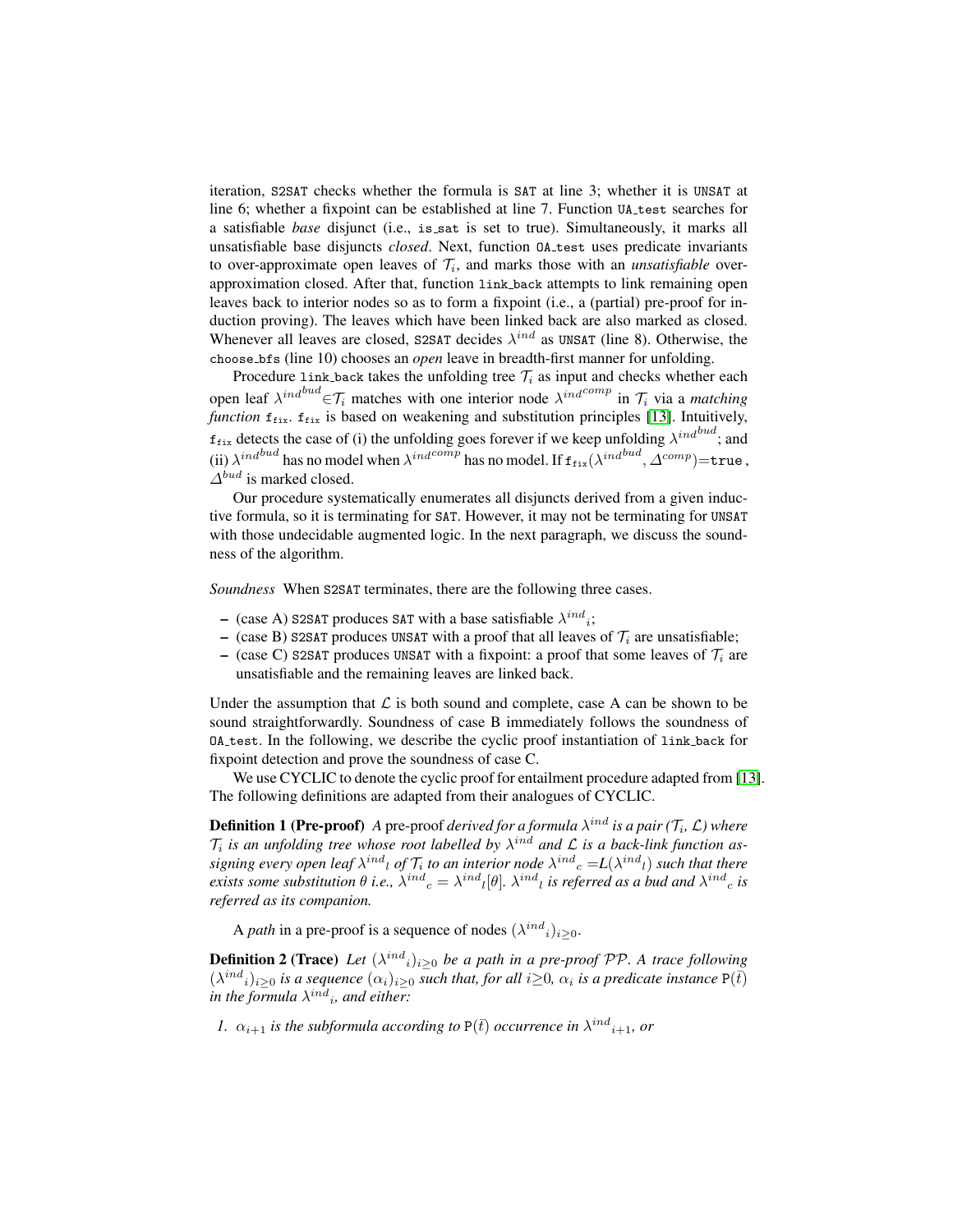2.  $\lambda^{ind}$ <sub>*i*</sub>[ $\bar{t}/\bar{v}$ ] where  $\lambda^{ind}$ <sub>*i*</sub> is branches of inductive predicate P( $\bar{v}$ ). *i* is a progressing *point of the trace.*

<span id="page-6-1"></span>To ensure that pre-proofs correspond to sound proofs, a global *soundness condition* must be imposed on such pre-proofs as follows.

Definition 3 (Cyclic proof) *A pre-proof is a cyclic proof if, for every infinite path*  $(\lambda^{ind}{}_{i})_{i\geq 0}$ , there is a tail of the path  $p=(\lambda^{ind}{}_{i})_{i\geq n}$  such that there is an infinitely pro*gressing trace following* p*.*

**Theorem 1** (Soundness). If there is a cyclic proof of  $\lambda^{ind}$ <sub>0</sub>,  $\lambda^{ind}$ <sub>0</sub> is UNSAT.

**Proof** We reduce our cyclic proof problem for satisfiability to the cyclic proof problem for entailment check, i.e.,  $\lambda^{ind}$ <sub>0</sub>  $\vdash$  false of CYCLIC. Assume there is a cyclic proof PP of  $\lambda^{ind}$ <sub>0</sub>. From PP we construct the pre-proof PP<sub>⊢</sub> for the sequent  $\lambda^{ind}$ <sub>0</sub>  $\vdash$  false as follows. For each node  $(\lambda^{ind}$ <sub>i</sub>)<sub>i≥0</sub> in  $\mathcal{PP}$ , we replace the formula  $\lambda^{ind}$  by the sequent  $\lambda^{ind}$   $\vdash$  false. Since PP is a cyclic proof, it follows that for every infinite path  $(\lambda^{ind}{}_{i})_{i\geq 0}$ , there is a tail of the path,  $p=(\lambda^{ind}{}_{i})_{i\geq n}$ , such that there is an infinitely progressing trace following  $p$  (Definition [3\)](#page-6-1). Since formulas in [\[13\]](#page-18-9) are only traced through the LHS of the sequent and not its RHS, it is implied that for every infinite path  $(\lambda^{ind_i} \vdash false)_{i \geq 0}$ , there is a tail of the path,  $p = (\lambda^{ind_i} \vdash false)_{i \geq n}$ , such that there is an infinitely progressing trace following p. Thus,  $\mathcal{PP}_\vdash$  is a cyclic proof (Definition 3 of [\[13\]](#page-18-9)). As such  $\lambda^{ind}$ <sub>0</sub>  $\models$  false (Theorem 6 of [13]). In other words,  $\lambda^{ind}$ <sub>0</sub> is UNSAT.  $\Box$ 

To sum up, to implement a sound cyclic proof system besides the matching function, a global *soundness condition* must be established on pre-proofs to guarantee wellfoundedness of all reasoning.

## <span id="page-6-0"></span>4 Separation Logic Instantiation of S2SAT

In this section, to explicitly handle heap-manipulating programs, we propose a separation logic instantiation of S2SAT, called S2SAT<sub>SL</sub>. We start by presenting SLPA, a fragment of separation logic with inductive predicates and arithmetic.

#### 4.1 A Fragment of Separation Logic

*Syntax* The syntax of SLPA formulas is presented in Fig. [3.](#page-7-0) We use  $\bar{x}$  to denote a sequence (e.g.,  $\bar{v}$  for sequence of variables), and  $x_i$  to denote the  $i^{th}$  element. Whenever possible, we discard  $f_i$  of the points-to predicate and use its short form as  $x \mapsto c(v_i)$ . Note that  $v_1 \neq v_2$  and  $v \neq \text{null}$  are short forms for  $\neg(v_1=v_2)$  and  $\neg(v=\text{null})$ , respectively. All free variables are implicitly universally quantified at the outermost level. To express different scenarios for shape predicates, the fragment supports disjunction  $\Phi$ over formulas. Each predicate instance is of the form  $P(\bar{v})_u^o$  where o and u are labels used for context- and flow- sensitive unfolding. In particular,  $o$  captures the sequence number and  $u$  is the number of unfolding. For simplicity, we occasionally omit these two numbers if there is no ambiguity. A formula ∆ is a *base formula* if it does not have any user-defined predicate instances. Otherwise, ∆ is an *inductive formula*.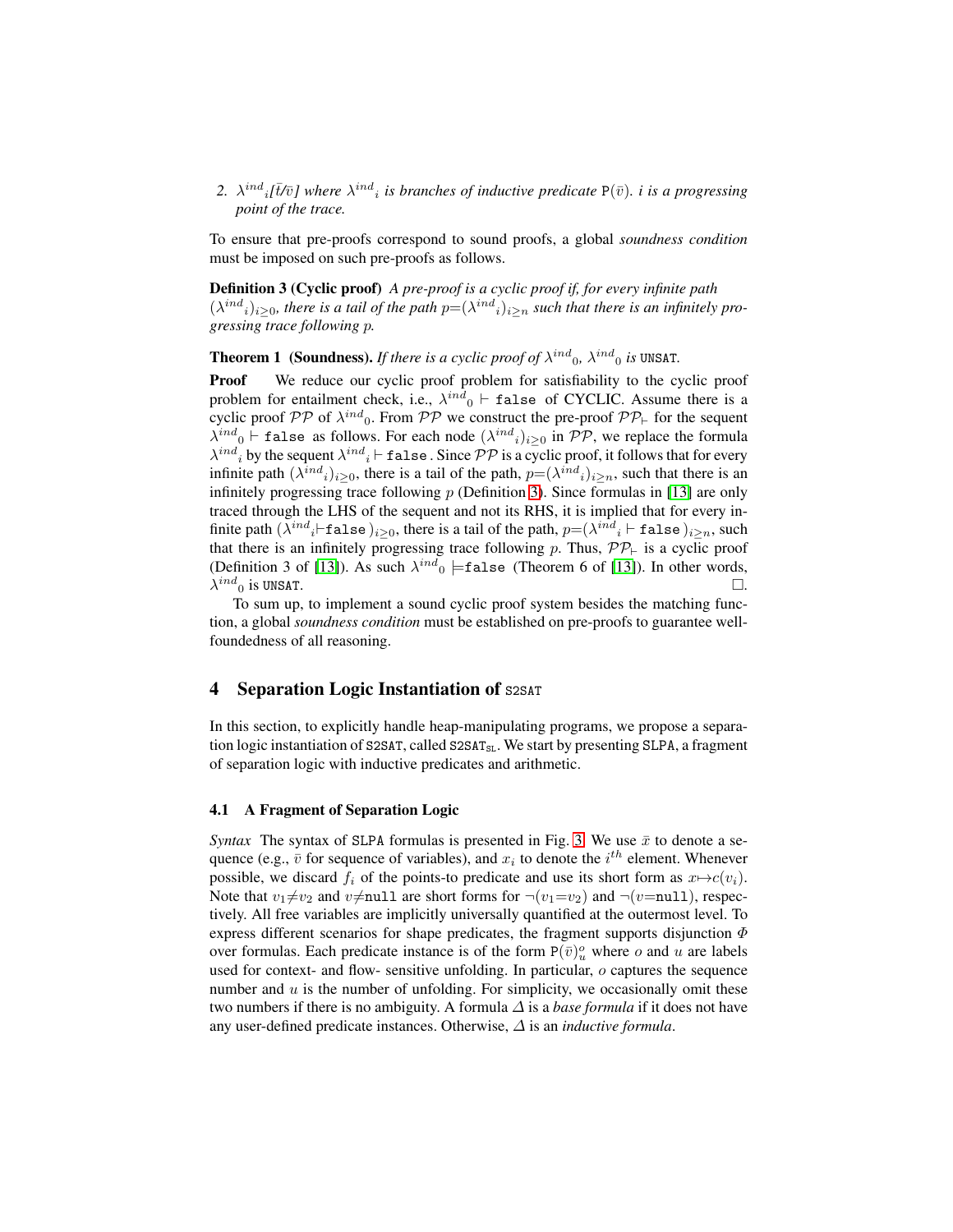```
Formula \Phi ::= \Delta | \Phi_1 \vee \Phi_2 \qquad \Delta ::= \exists \overline{v} \cdot (\kappa \wedge \pi)Spatial formula \kappa ::= \text{emp} | x \mapsto c(f_i : v_i) | P(\bar{v})_u^o | \kappa_1 * \kappa_2Pure formula \pi ::= \pi_1 \wedge \pi_2 | b | \alpha | \phiPtr (Dis)Equality \alpha ::= v_1 = v_2 \mid v = \text{null} \mid v_1 \neq v_2 \mid v \neq \text{null} \mid \alpha_1 \wedge \alpha_2Presburger arith. \phi ::= i | \exists v \cdot \phi | \neg \phi | \phi_1 \wedge \phi_2 | \phi_1 \vee \phi_2Boolean formula b ::= true | false | v | b_1 = b_2Linear arithmetic i ::= a_1 = a_2 | a_1 \le a_2a ::= k^{int} | v | k^{int} \times a | a_1+a_2 | −a | max(a_1,a_2) | min(a_1,a_2)P \in \mathcal{P} c \in Node f_i \in Fields v, v_i, x, y, \text{res,res}' \in Var \overline{v} \equiv v_1, \ldots, v_n
```
<span id="page-7-0"></span>Fig. 3. Syntax.

*User-Defined Predicate* A user-defined predicate P is of the following general form

$$
\mathtt{pred}\ \mathtt{P}(\bar{t}) \equiv \bigvee_{i=1}^n (\exists \bar{w_i} \cdotp \varDelta_i \,\mid\, \pi_i^b) \quad \overline{inv} \cdotp \pi;
$$

where P is predicate name;  $\bar{t}$  is a set of formal parameters; and  $\exists \bar{w_i} \cdot \Delta_i$  ( $i \in I...n$ ) is a branch. Each branch is optionally annotated with a sound invariant  $\pi_i^b$  which is a pure formula that over-approximates the branch. π is an optionally sound *predicate invariant*. It must be a superset of all possible models of the predicate P via a pure constraint on stack. The default invariant of each inductive predicate is true . For efficiency, we infer more precise invariants automatically (See Sec[.6\)](#page-12-0). Inductive branches may be recursive. We assume that the recursion is direct, i.e., a recursive branch of predicate P includes at least one predicate instance P. In each branch, we require that variables which are not formal parameters must be existentially quantified i.e.,  $\forall i \in 1...n$ *·FV*( $\Delta_i$ )= $\overline{t}$  and  $\overline{w}_i \cap \overline{t} = \emptyset$  where  $FV(\Delta)$  are all free variables in the formula  $\Delta$ .

In the following, we apply SLPA to model two data structures: sorted lists (sortll) without an annotated invariant and AVL trees (av1) with annotated-invariant.

pred sortll(root, $n,m$ )  $\equiv$  root $\mapsto node(m, \texttt{null}) \wedge \texttt{n=1}$  $\vee \exists q, n_1, m_1 \cdot \texttt{root} \mapsto node(m, q) * \texttt{sortll}(q, n_1, m_1) \wedge n = n_1+1 \wedge m \leq m_1$ 

struct c<sup>2</sup> { c<sup>2</sup> left; c<sup>2</sup> right; } *// data structure declaration* pred avl(root,n,h)  $\equiv$ emp  $\land$  root=null  $\land$  n=0  $\land$  h=0 | root=null  $\land$  n=0  $\land$  h=0  $\vee \exists 1, r, n_1, n_2, h_1, h_2 \cdot root \mapsto c_2(1, r) * av1(1, n_1, h_1) * av1(r, n_2, h_2) \wedge$  $\mathtt{n}{=} \mathtt{n}_1+\mathtt{n}_2+1 \land \mathtt{h}{=} \mathtt{max}(\mathtt{h}_1,\mathtt{h}_2)+1 \land -1{\leq}\mathtt{h}_1-\mathtt{h}_2{\leq} 1 \quad | \text{ root}{\neq} \mathtt{null} \land \mathtt{n}{>}0 \land \mathtt{h}{>}0$  $\overline{inv}$ :  $n≥0 \wedge h≥0$ 

*Semantics* In the following, we discuss the semantics of SLPA. Concrete heap models assume a fixed finite collection *Node*, a fixed finite collection *Fields*, a disjoint set *Loc* of locations (heap addresses), a set of non-address values *Val*, such that null ∈ *Val* and *Val* ∩ *Loc* =  $\emptyset$ . Further, we define:

$$
Heaps \stackrel{\text{def}}{=} Loc \rightarrow f_{in}(Node \rightarrow Fields \rightarrow Val \cup Loc)
$$
  
Stacks \stackrel{\text{def}}{=} Var \rightarrow Val \cup Loc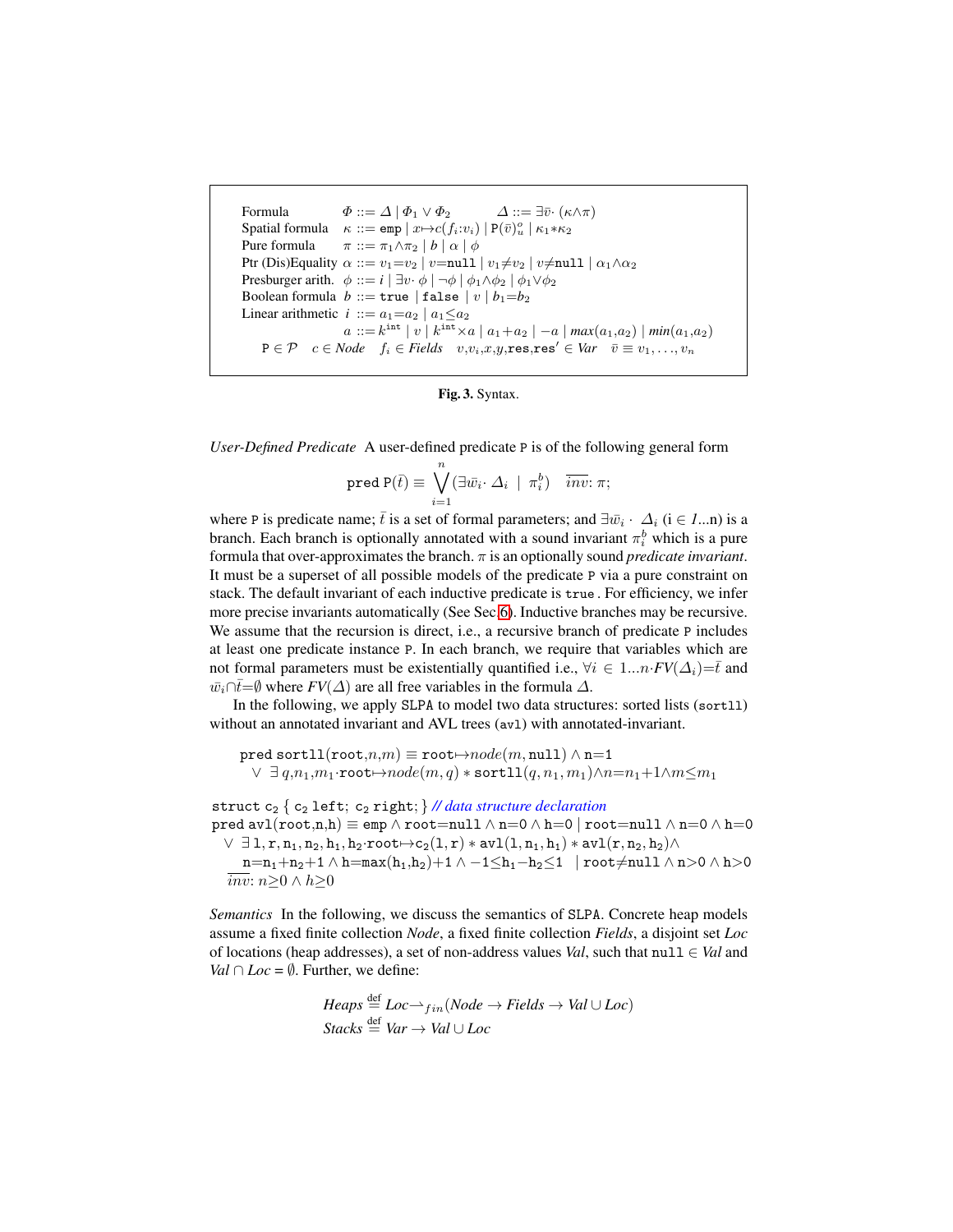```
s, h \models \text{emp} iff h = \emptysets, h \models v \mapsto c(f_i : v_i) iff l=s(v), \text{dom}(h)=\{l \rightarrow r\} and r(c, f_i)=s(v_i)s, h \models p(\bar{v}) iff (s(\bar{v}), h) \in [\![p(\bar{v})]\!]s, h \models \kappa_1 * \kappa_2 iff \exists h_1, h_2 \cdot h_1 \# h_2 and h = h_1 \cdot h_2 and
                                               s, h_1 \models \kappa_1 and s, h_2 \models \kappa_2s, h \models true iff always
s, h \models false iff never
s, h \models \exists v_1, ..., v_n \cdot (\kappa \wedge \pi) \text{ iff } \exists \alpha_1 ... \alpha_n \cdot s(v_1 \mapsto \alpha_1 * ... * v_n \mapsto \alpha_n), h \models \kappaand s(v_1 \rightarrow \alpha_1 \ast ... \ast v_n \rightarrow \alpha_n) \models \pis, h \models \Phi_1 \vee \Phi_2 iff s, h \models \Phi_1 or s, h \models \Phi_2
```
<span id="page-8-0"></span>Fig. 4. Semantics.

The semantics is given by a forcing relation:  $s,h \models \Phi$  that forces the stack s and heap h to satisfy the constraint  $\Phi$  where  $h \in Heaps$ ,  $s \in Stacks$ , and  $\Phi$  is a formula.

The semantics is presented in Fig. [4.](#page-8-0)  $dom(f)$  is the domain of function  $f$ ;  $h_1 \# h_2$ denotes that heaps  $h_1$  and  $h_2$  are disjoint, i.e.,  $dom(h_1) \cap dom(h_2) = \emptyset$ ; and  $h_1 \cdot h_2$ denotes the union of two disjoint heaps. Inductive predicates are interpreted using the least model semantics [\[42\]](#page-19-12). Semantics of pure formulas depend on stack valuations; it is straightforward and omitted in Fig. [4,](#page-8-0) for simplicity.

#### 4.2 Implementation of Separation Logic Instantiation

In the following, we describe how  $S2SAT_{SL}$  is realized. In particular, we show how the functions UA\_test, OA\_test, unfold, and link\_back are implemented.

*Deciding Separation Logic Formula* Given an SLPA formula, the functions UA test and  $0A$  test in S2SAT<sub>SL</sub> work similarly, by reducing the formula to a first-order formula systematically and deciding the first-order formula. In the following, we define a function called eXPure, which transforms a separation logic formula into a first-order formula. eXPure is defined over the symbolic heap as follows:

$$
\mathbf{exp}\ \mathbf{ure}(\exists \bar{w}\cdot x_1 \mapsto c_1(\bar{v}_1) * \dots * x_n \mapsto c_n(\bar{v}_n) * \mathbf{P}_1(\bar{t}_1) * \dots * \mathbf{P}_m(\bar{t}_m) \land \pi) \equiv \exists \ \bar{w}\cdot \bigwedge \{x_i \neq \texttt{null} \mid i \in 1 \dots n\} \land \bigwedge \{x_i \neq x_j \mid i, j \in 1 \dots n \text{ and } i \neq j\} \land \pi
$$
\n
$$
\bigwedge \{\texttt{inv}(\mathcal{P}, \mathbf{P}_j, \mathbf{t}_j) \mid j \in 1 \dots m\} \land \pi
$$

where the reduction at the first line (after  $\equiv$ ) is for points-to predicates, and the second line is for user-defined predicates. The auxiliary function  $inv(\mathcal{P}, P, \bar{v})$  returns the invariant of the predicate P with a proper renaming.

Next, the auxiliary procedure  $\text{sat}_p(\exists \overline{w} \cdot \pi)$  takes a quantified first-order formula as input. It preprocesses the formula and then invokes an SMT solver to solve it. The preprocessing consists of two steps. First, the existential quantifiers  $\bar{w}$  are eliminated through a projection  $\Pi(\pi,\bar{w})$ . Second, remaining existential quantifiers are skolemized and null is substituted by special number (i.e., zero). The preprocessed formulas are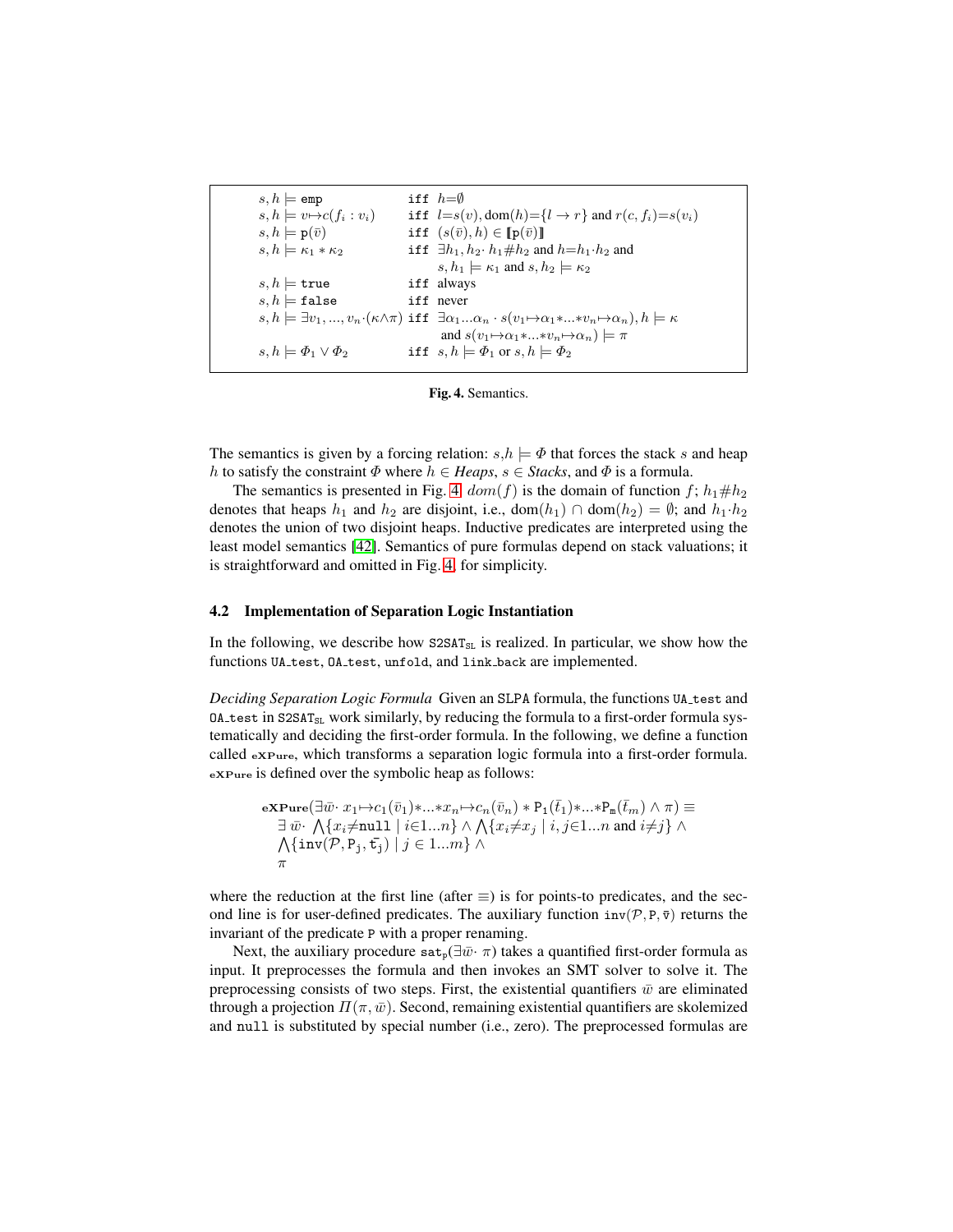of the form of linear arithmetic with free function symbols. These formulas may contain existential (∃) and universal (∀) quantifiers but no ∃∀ alternation. Hence, they are naively supported by SMT solvers.

*Deriving Unfolding Tree* Next, we describe how function unfold works in S2SAT<sub>SL</sub>. Given a formula, unfold selects one predicate instance for unfolding as follows.

$$
\frac{\pi_c\text{#value}(\kappa*\mathbf{P}(\bar{v})\wedge\pi)\qquad \qquad \Gamma_i\text{=} \text{unfold}\mathbf{P}(\mathbf{P}(\bar{v})_u^o, \pi_c)}{\text{unfold}(\exists \bar{w}_0\cdotp\kappa*\mathbf{P}(\bar{v})_u^o\wedge\pi)\leadsto \{\exists \bar{w}_0\cdotp\kappa*\varDelta_i\wedge\pi\mid \varDelta_i\in\varGamma_i\}}
$$

Predicate instances in  $\kappa$  are sorted by a pair of unfolding number and ordering number where the former has higher priority. The instance  $P(\bar{v})_u^{\bar{o}}$  is selected if u is the smallest number of unfoldings and o is the smallest number among instances which have the same unfolding number u. The procedure unfold outputs a set of disjuncts which are combined from branches of the predicate P with the remainder  $\kappa \wedge \pi$ . At the middle, the predicate instance is unfolded by the procedure unfoldP. This auxiliary procedure unfold $P(P(\bar{t})_u^o, \pi_c)$  unfolds the user-defined predicate P with actual parameter  $\bar{t}$  under the context  $\pi_c$ . It outputs branches of the predicate P that are not inconsistent with the context. It is formalized as follows.

$$
\begin{array}{rl} \pi_{c}^{P} \equiv \varPi(\pi_{c},\bar{v}) & (\bigvee_{i=1}^{m}(\exists \bar{w}_{i}\cdot\kappa_{i}\wedge\pi_{i}\mid\pi_{i}^{b}),\bar{t})\!=\!\text{lookup}(\mathcal{P},\text{P}) & \bar{w}_{i}'\!=\!\!\text{fresh}(\bar{w}_{i})\\ & (\bar{v}',\pi_{eq})\!=\!\text{freshEQ}(\bar{v}) & \rho_{p}\!=\!\bar{[v'}/\bar{t}] & \rho_{i}^{\exists}=\!\bar{[w}'_{i}/\bar{w}_{i}\!| & \rho_{i}\!=\!\rho_{p}\circ\rho_{i}^{\exists}\\ \text{unfoldP}(\text{P}(\bar{v})_{u}^{0},\pi_{c})\leadsto \{\exists \bar{w}_{i}'\!\cdot[\rho_{i}]\kappa_{i}\wedge[\rho_{i}]\pi_{i}\wedge\pi_{eq}\mid \text{sat}_{\textbf{p}}(\pi_{c}^{P}\wedge[\rho_{i}]\pi_{i}^{b}\wedge\pi_{eq})\!\neq\!\text{unsat},i\!\in\!\!1...m\}\end{array}
$$

In the first line, the procedure looks up the definition of P and refreshes the existential quantifiers (using the function *fresh*(...)). In the second line, formal parameters are substituted by the corresponding actual arguments. Finally, the substituted definition is combined and pruned as shown in the RHS of  $\rightsquigarrow$ . Function freshEQ( $\bar{v}$ ) above refreshes the sequence of variables  $\bar{v}$  and produces the equality constraints  $\pi_{eq}$  between the old and new ones, i.e.  $\pi_{eq} \equiv \bigwedge v_i = v'_i$ . Let  $\mathbb{Q}(\bar{t})^{\circ}$  denote a predicate instance of the derived  $\kappa_i$ , its unfolding number is set to u+1 if its corresponding branch  $\Delta_i$  is recursive. Otherwise, it is u. Its sequence number is set to  $o<sub>l</sub>+o$ .

The branch invariant is used as a *necessary condition* to unfold a branch. The formalism underlying the pruning process is as follows: given a context  $\Delta_c$  with its overapproximation  $\pi_c$  and a branch  $\Delta_i$  with its over-approximation  $\pi_i^b$ , if  $\pi_c \wedge \pi_i^b$  is unsatisfiable, so is  $\Delta_c * \Delta_i$ . Similar to the specialization calculus [\[15\]](#page-18-12), our unfolding mechanism also prunes infeasible disjuncts while unfolding user-defined predicates. However, the specialization calculus performs exhaustive pruning with multiple unfolding that may be highly costly and redundant compared with our one-step unfolding.

<span id="page-9-0"></span>*Detecting Cyclic Proof* In the following, we implement the *matching function*  $f_{\text{cyclic}}$ , an instantiation of  $f_{fix}$ , to form a cyclic proof for fixpoint detection.  $f_{cyclic}$  checks whether there exists a *well-founded* ordering relation R between  $\Delta^{comp}$  and  $\Delta^{bud}$  so as to form an *infinite* path following the path between these two nodes. If  $\Delta^{bud}$  matches with  $\Delta^{comp}$ ,  $\Delta^{bud}$  is marked as closed. For global infinitary soundness,  $f_{\text{cyclic}}$  only considers those  $\Delta^{bud}$  and  $\Delta^{comp}$  of the restricted form as:  $\Delta^{comp} \equiv \Delta_{b_1} * \mathsf{P}_1(\bar{t}_1)_m^0 * ... * \mathsf{P}_1(\bar{t}_i)_m^i$ , and  $\Delta^{bud} \equiv \Delta_{b_2} * \mathsf{P}_1(\bar{t}_1')^0_n * \dots * \mathsf{P}_k(\bar{t}_k')^k_n$ , where k≥i, n>m,  $\Delta_{b_1}$  and  $\Delta_{b_2}$  are base formulas.

Like  $[13]$ ,  $f_{\text{cyclic}}$  is implemented using the weakening and substitution principles. In particular, it looks for a substitution  $\theta$  s.t.  $\Delta^{bud}\theta \implies \Delta^{comp}$ .  $f_{\text{cyclic}}(\Delta^{bud}, \Delta^{comp})$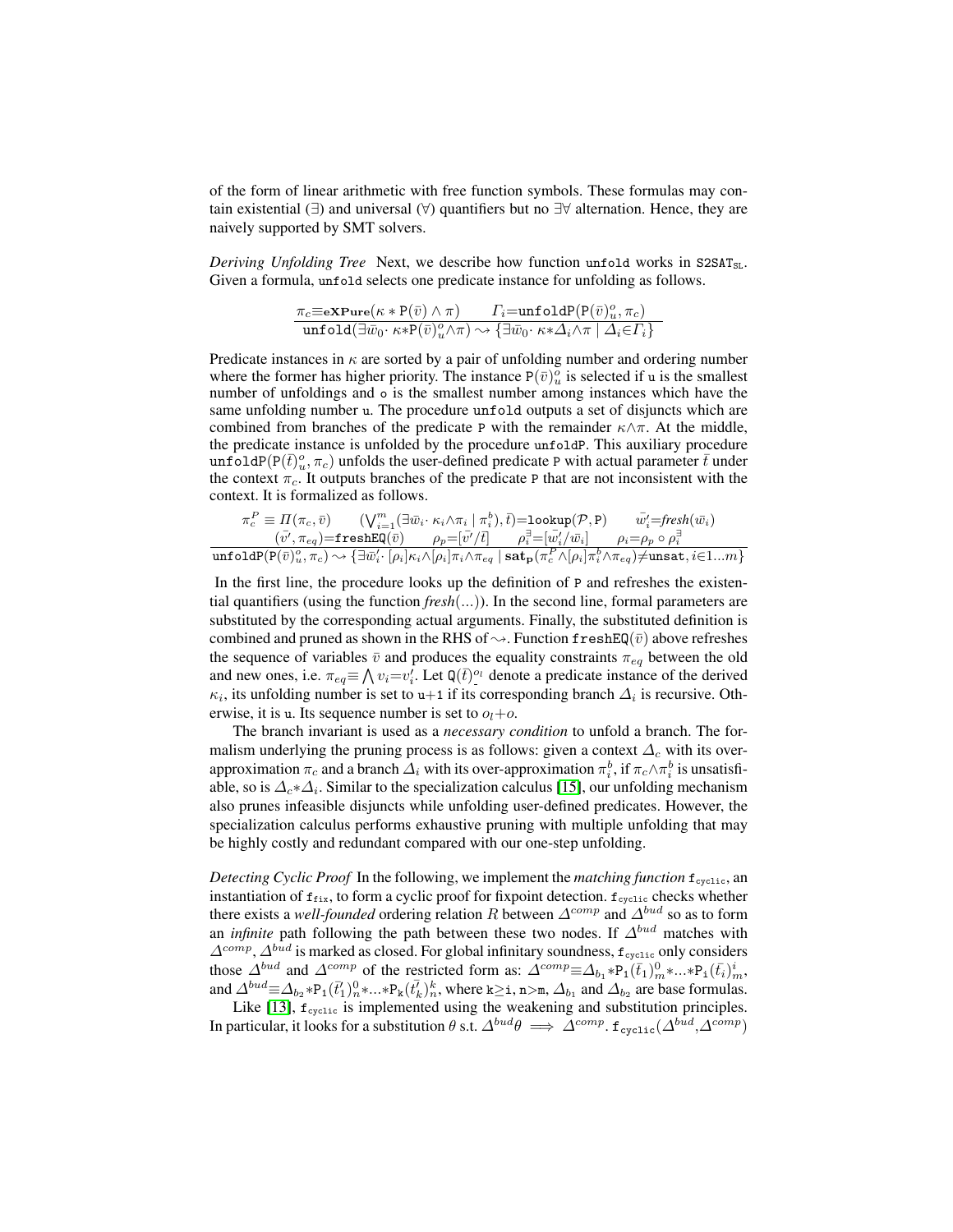

<span id="page-10-1"></span>Fig. 5. Rules for Back-Link.

is formalized as the procedure  $\Delta^{bud} \vdash_{lb} \Delta^{comp}$  whose rules are presented in Fig. [5.](#page-10-1) These rules are applied as follows.

- First, existential variables are refreshed ( $[Ex-L]$ ,  $[Ex-R]$  rules).
- Second, *inductive* variables in  $\Delta^{bud}$  are substituted ([SUBST] rule). This substitution is based on well-ordering relations R. Let  $P(t)_{m}^{k}$  be a predicate instance in  $\Delta^{comp}$  and its corresponding subformula in  $\Delta^{bud}$  be  $R(s,t)$ , then s, t are inductive variables. Two examples of well-founded relations R are structural induction for pointer types where  $R(s,t)$  iff s is a subterm of t and natural number induction on integers where  $R(s,t)$  iff  $0 < s < t$ .
- Third, heaps are exhaustively matched ([PRED−MATCH] and [PTO−MATCH] rules) and weakened ([PRED−WEAKEN] and [PTO−WEAKEN] rules). Soundness of these rules directly follows from the frame rule [\[26,](#page-19-1)[40\]](#page-19-2).
- Last, back-link is decided via the implication between pure formulas ( $[PURE]$  rule).

# <span id="page-10-0"></span>5 Soundness and Termination of  $S2SAT_{SL}$

In the following, we establish the correctness of  $S2SAT_{SL}$ .

#### 5.1 Soundness

We show that (i)  $S2SAT_{SL}$  is sound and complete for base formulas; and (ii) the functions UA\_test, OA\_test and link\_back in S2SAT<sub>SL</sub> are sound. These two tasks rely on soundness and completeness of the function eXPure over base formulas, soundness of eXPure over inductive formulas, and soundness of the function  $f_{\text{cyclic}}$ .

<span id="page-10-2"></span>**Lemma 1** (Equiv-Satisfiable Reduction). Let  $\Delta \equiv \exists \bar{w} \cdot x_1 \mapsto c_1(\bar{v}_1) * ... * x_n \mapsto c_n(\bar{v}_n) \wedge \alpha \wedge \phi$ *be a base formula.*  $\Delta$  *is satisfiable iff*  $\exp(\Delta)$  *is satisfiable.*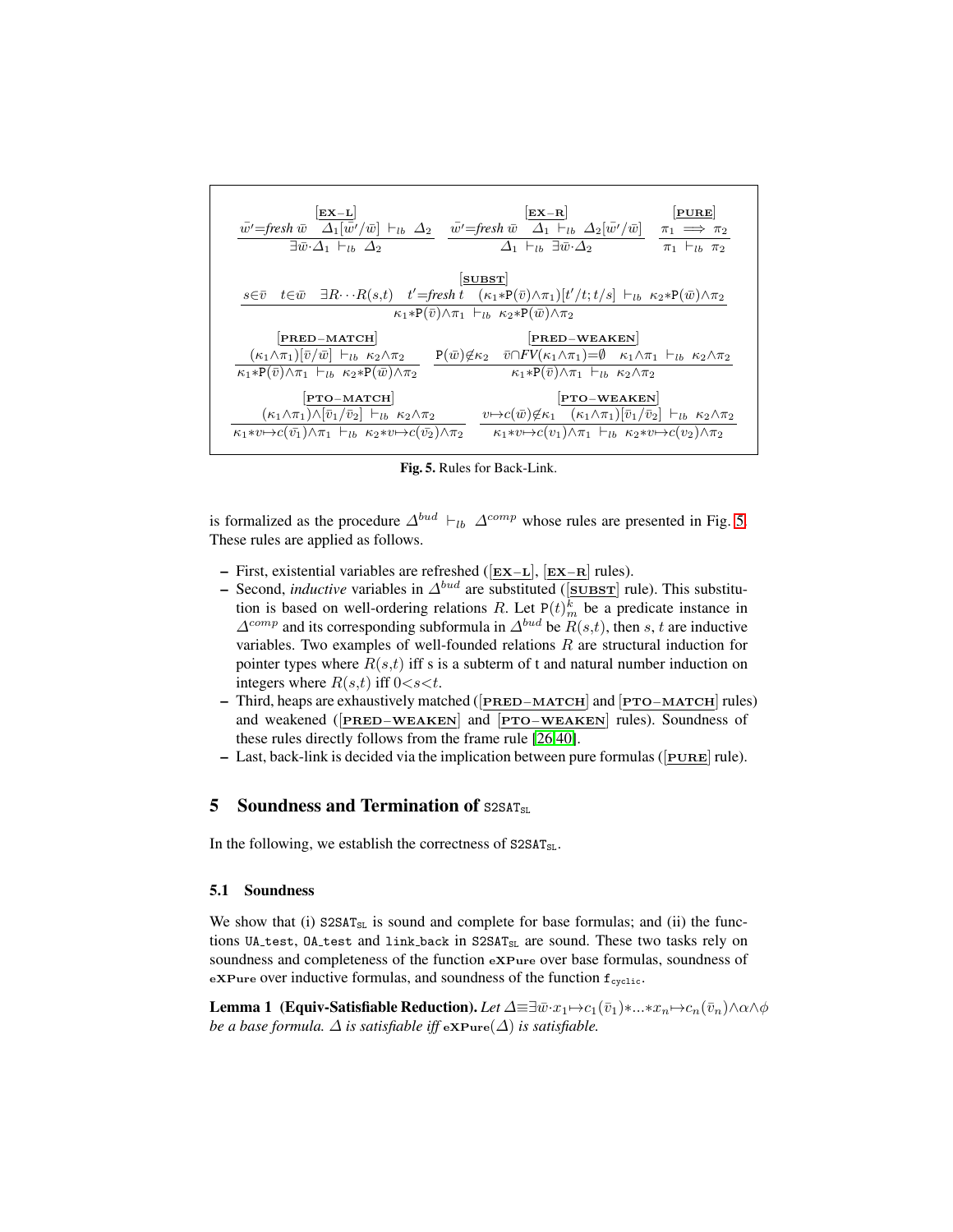<span id="page-11-0"></span>The proof is based on structural induction on  $\Delta$ .

Lemma 2 (Over-Approximated Reduction). *Given a formula* ∆ *such that the invariants of user-defined predicates appearing in* ∆ *are sound, then*

<span id="page-11-1"></span>
$$
\forall s, h \cdot s, h \models \Delta \implies s \models \mathbf{exPure}(\Delta)
$$

In the following lemma, we consider the case  $\Gamma = \{\}$  at line 8 of Algorithm [1.](#page-4-1)

**Lemma 3.** *Given a formula*  $\Delta_0$  *and the* matching function  $f_{\text{cyclic}}$  *as presented in the previous section,*  $\Delta_0$  *is* UNSAT *if*  $\Gamma = \{ \}$  *(line 8).* 

To prove this Lemma, in [\[30\]](#page-19-6) we show that there is a "trace manifold" which implies the global infinitary soundness (see [\[11\]](#page-18-13), ch. 7) when a bud is linked back.

**Theorem 2** (Soundness). *Given a formula*  $\Delta$  *and a set of user-defined predicates*  $\mathcal{P}$ *,* 

- $\Delta$  *is satisfiable if* S2SAT<sub>SL</sub> *returns* SAT.
- $-$  *if* S2SAT<sub>SL</sub> *terminates and returns* UNSAT,  $\Delta$  *is unsatisfiable.*

While the soundness of SAT queries follows Lemma [1,](#page-10-2) the soundness of UNSAT queries follows Lemma [2,](#page-11-0) and Lemma [3.](#page-11-1) As satisfiability for SLPA is undecidable [\[31](#page-19-5)[,30\]](#page-19-6), there is no guarantee that  $S2SAT_{SL}$  terminates on all inputs. In the next subsection, we show that  $S2SAT_{SL}$  terminates for satisfiable formulas in SLPA and with certain restrictions on the fragment,  $S2SAT_{SL}$  always terminates.

#### 5.2 Termination

*Termination for SAT* In this paragraph, we show that  $S2SAT_{SL}$  always terminates when it decides a satisfiable formula. Given a satisfiable formula

$$
\varDelta \equiv \exists \bar{w}\cdotp x_1 \mapsto c_1(\bar{v}_1) \ast \ldots \ast x_n \mapsto c_n(\bar{v}_n) \ast \mathtt{P_0}(\bar{t}_0)^0_0 \ast \ldots \ast \mathtt{P_n}(\bar{t}_n)^n_0 \wedge \pi
$$

There exists a satisfiable base formula  $\Delta_k$  such as:

$$
\Delta_k \equiv x_1 \mapsto c_1(\bar{v}_1) \ast \ldots \ast x_n \mapsto c_n(\bar{v}_n) \ast \Delta_{k_0}^{\mathbf{p}_0} \ast \ldots \ast \Delta_{k_n}^{\mathbf{p}_n} \wedge \pi
$$

where  $\Delta_k^P$  ( $k \ge 0$ ) denotes a base formula derived by unfolding the predicate P k times and then substituting all predicate instances P by P's base branch. Let  $k_m$  be the maximal number among  $k_0,...,k_n$ . The breadth-first unfolding manner in the algorithm S2SAT ensures that S2SAT<sub>SL</sub> identifies  $\Delta_k$  before it encounters the following leaf:

$$
y_1\hspace{-0.2ex}\mapsto\hspace{-0.2ex}c_1(\bar{t}_1)\hspace{-0.2ex}*\hspace{-0.2ex}...\hspace{-0.2ex}*\hspace{-0.2ex}y_i\hspace{-0.2ex}\mapsto\hspace{-0.2ex}c_i(\bar{t}_i)\hspace{-0.2ex}*\hspace{-0.2ex}\mathtt{P_0}(\bar{t}_0)_{\bar{k}_m+1}\hspace{-0.2ex}*\hspace{-0.2ex}...\hspace{-0.2ex}*\hspace{-0.2ex}\mathtt{P_j}(\bar{t}_j)_{\bar{k}_m+1}\wedge\pi
$$

We remark that the soundness of cyclic proof ensures that our link back function only considers *infinitely* many unfolding traces. Thus, it never links *finite* many unfolding traces, i.e., traces connecting the root to satisfiable base leaves, like  $\Delta_k$ .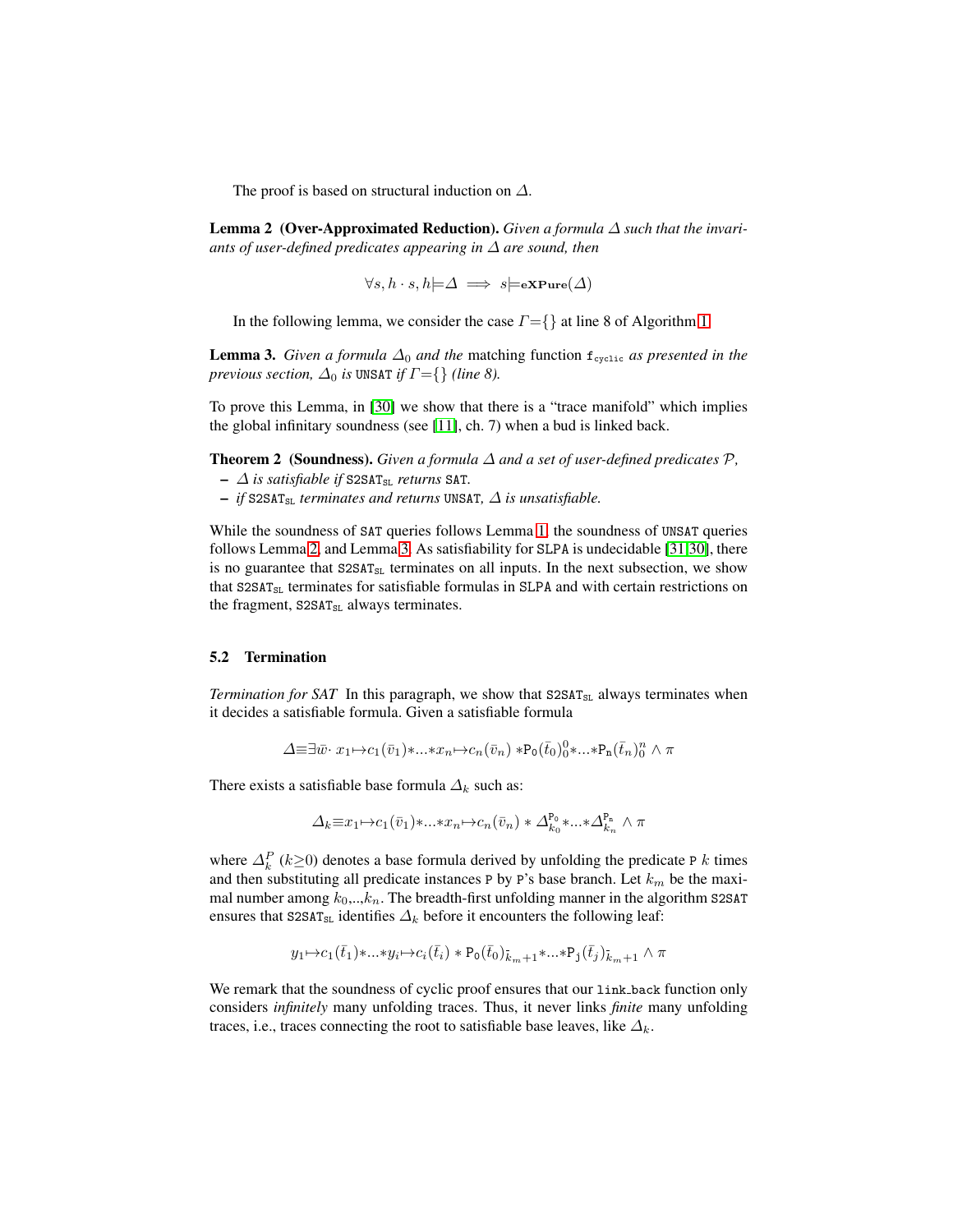*Decidable Fragment* In the following, we describe universal SLPA<sub>ind</sub>, a fragment of  $SLPA$ , for which we prove that  $S2SAT_{SL}$  always terminates. Compared to SLPA, universal  $SLPA<sub>ind</sub>$  restricts the set of inductive predicates  $P$  as well as the inputs of S2SAT<sub>SL</sub>.

**Definition 4** (SLPA<sub>ind</sub>) *An inductive predicate* pred  $P(t) \equiv \Phi$  *is well-founded* SLPA<sub>ind</sub> *if it has one induction case with* N *occurrences of* P*, and it has the shape as follows.*

$$
\Phi \equiv \Phi_0 \lor \exists \bar{w} \cdot x_1 \mapsto c_1(\bar{v}_1) * \dots * x_n \mapsto c_n(\bar{v}_n) * \mathbf{P}(\bar{w}_1) * \dots * \mathbf{P}(\bar{w}_N) \land \pi
$$

*where*  $\Phi_0$  *is disjunction of base formulas and the two following restrictions.* 

- *1.*  $\forall n \in 1...N$   $\overline{w}_n \subseteq \overline{w} \cup \{ \text{null} \}$  *and*  $\overline{w}_n$  *do not appear in the equalities of*  $\pi$ *,*
- *2. if* t<sup>i</sup> *is a numerical parameter and there exists a well-ordering relation* R *such that*  $R(s,t_i,w_{1_i},...,w_{m_i})$  ( $1\leq m\leq N$ ) is a subformula of  $\pi$ , the following conditions hold.
	- $t_i$  is constrained separately (i.e., there does not exist  $j\neq i$  and a subformula  $\phi$ *of*  $\pi$  *such that*  $\{t_i, t_j\} \subseteq FV(\phi)$  *or*  $\{t_i, w_{n_j}\} \subseteq FV(\phi)$  *or*  $\{w_{m_i}, w_{n_j}\} \subseteq FV(\phi)$ ∀m,n∈1...N*, and*
	- $\rightarrow \forall n \in 1...N, \pi \implies t_i > w_{n_i} \text{ or } \pi \implies t_i < w_{n_i}.$
	- $-$  *if*  $t_i \in FV(\Phi_0)$  *then*  $\Phi_0 \implies t_i = k$ *, for some integer* k
	- $t_i$  *is denoted as inductive parameters.*

Restriction 1 guarantees that  $f_{\text{cyclic}}$  can soundly weaken the heap by discarding irrelevant points-to predicates and  $N-1$  occurrences of P (when  $N\geq 2$ ) while it links back. Restriction 2 implies that  $t_i>w_i\geq k_1$  or  $t_i< w_i\leq k_2$  for some integer  $k_1, k_2$ . This ensures that leaf nodes of unfolding trees of an unsatisfiable input must be UNSAT or linked back.

The above SLPA<sub>ind</sub> fragment is expressive enough to describe a range of data structures, e.g. sorted lists sortll, lists/trees with size properties, or even AVL trees avl.

Definition 5 (Universal SLPAind) *Given a separation logic formula*

 $\Delta_0 \equiv x_1 \mapsto c_1(\bar{v}_1) * ... * x_n \mapsto c_n(\bar{v}_n) * P_1(\bar{t}_1) * ... * P_n(\bar{t}_n) \wedge \phi_0$ 

 $\Delta_0$  *is universal* SLPA<sub>ind</sub> *if all predicates*  $P_1, \ldots, P_n$  *are well-founded* SLPA<sub>ind</sub>*, and if all*  $\bar{x}$  *of free, arithmetical, inductive variables, with*  $\bar{x} \subseteq (\bar{t}_1 \cup ... \cup \bar{t}_n)$ *,*  $\phi_0$  *is a conjunction of*  $\phi_{0,i}$  *where*  $\phi_{0,i}$  *is either of the following form: (i)* true *; or (ii)*  $x_i \geq k_1$  *for some integer*  $k_1$ *; or (iii)*  $x_i \leq k_2$  *for some integer*  $k_2$ *.* 

Theorem 3 (Termination). S2SAT<sub>SL</sub> terminates for universal SLPA<sub>ind</sub> formulas.

#### <span id="page-12-0"></span>6 Sound Invariant Inference

In order to perform fully automatic verification without user-provided invariants, S2SAT<sub>SL</sub> supports automatic invariant inference. In this section, we describe invariant inference from user-defined predicates and predicate branches. While the former is used for overapproximation, the latter is used for context-sensitive predicate unfolding. To infer invariants for a set of user-defined predicates, we first build a dependency graph among the predicates. After that, we process each group of mutual dependent predicates following a bottom-up manner. For simplicity, we present the inference for one directly recursive predicate. The inference for a group of mutual inductive predicates is similar.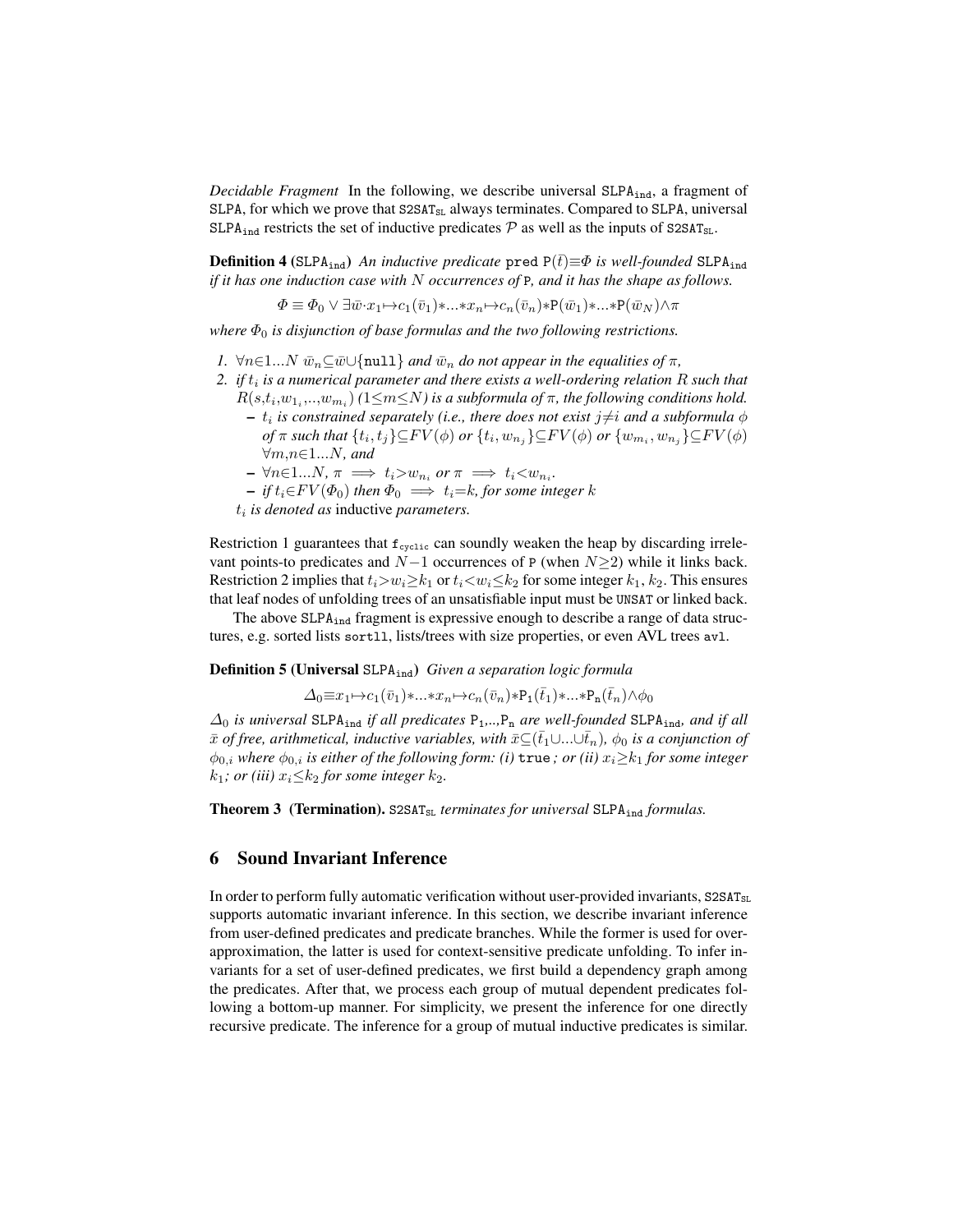*Inferring Predicate Invariant* Our invariant inference is based on the principle of second-order abduction [\[28,](#page-19-13)[45\]](#page-19-14). Given the predicate P defined by m branches as  $P(\tilde{t}) \equiv \bigvee_{i=1}^{m} \Delta_i$ , we assume a sound invariant of P as an unknown (second-order ) variable  $I(\bar{t})$ . After that we prove the lemma  $P(\bar{v})\vdash I(\bar{v})$  via induction; and simultaneously generate a set of pure relational assumptions using second-order abduction. The steps to prove the above lemma and generate a set of m relational assumptions over I are as follows.

- 1. Unfold LHS of the lemma to generate a set of m subgoals i.e.  $\Delta_i[\bar{v}/\bar{t}]$   $\vdash$  I $(\bar{v})$  where  $i \in 1...m$ . The original lemma is taken as the induction hypothesis.
- 2. For each subgoal i, over-approximate its LHS to a pure formula  $\pi_i$  and form an assumption relation  $\pi_i \implies I(\bar{v})$ . There are two cases to compute  $\pi_i$ .
	- $-$  if  $\Delta_i$  is a base formula, then  $\pi_i \equiv e \mathbf{X} \mathbf{P} \mathbf{u} \cdot \mathbf{e} (\Delta_i)$ .
	- if  $\Delta_i$  includes k instances P such that  $\Delta_i \equiv \Delta_{rest_i} * P(\bar{v}_1) * ... * P(\bar{v}_k)$ , then we compute  $\pi_{i_0} \equiv$ eXPure $(\Delta_{rest_i}), \pi_{i_j} \equiv$ I $(\bar{v_j}),$  for all  $j \in 1...k$ , and  $\pi_i$  $\equiv$   $\bigwedge_{j=1}^k \pi_{i_k}$ .
- 3. Our system applies a least fixed point analysis to the set of gathered relational assumptions. We use the analyzer LFP presented in [\[45\]](#page-19-14) to compute these invariants.

We illustrate this procedure to infer an invariant for sort11. First, our system introduces an unknown relation  $I(root, n,m)$ . Second, it generates the below relational constraints.

$$
\begin{array}{lcl} \texttt{root}\neq \texttt{null}\wedge n=1 &\implies \texttt{I}(\texttt{root}, n, m) \\ \texttt{root}\neq \texttt{null}\wedge \texttt{I}(Q, N_1, M_1) \wedge n=N_1+1 \wedge m \leq M_1 &\implies \texttt{I}(\texttt{root}, n, m) \end{array}
$$

Finally, it analyzes these two constraints and produces the following result:

$$
\texttt{I}(\texttt{root}, n, m) \texttt{\equiv} \texttt{root} \texttt{\neq} \texttt{null} \land n \texttt{\geq} 1
$$

**Lemma 4** (Sound Invariant Inference). *Given a predicate*  $P(\bar{t}) \equiv \Phi$ *, and*  $\mathcal{R}$  *be a set of relational assumptions generated by the steps above. If*  $\mathcal{R}$  *has a solution, i.e.,*  $I(\bar{v}) \equiv \pi$ *, then we have*  $\forall s, h \cdot s, h \models P(\bar{v}), s \models \pi$ .

**Proof Sketch:** Soundness of Lemma [2](#page-11-0) implies that for all  $i \in 1...m$ ,  $\pi_i$  is an overapproximated abstraction of  $\Delta_i$ . As such, the soundness of this lemma immediately follows from the soundness of second-order abduction [\[28,](#page-19-13)[45\]](#page-19-14).  $\Box$ 

*Inferring Branch Invariant* Given a predicate P defined by m branches as  $P(\bar{t}) \equiv \bigvee_{i=1}^{m} (\exists \bar{w}_i \cdot \Delta_i) \overline{inv} \cdot \pi$ , we compute invariants for each branch of P as  $\Pi(\mathbf{exPure}(\Delta_i), \bar{w}_i)$  $\forall i=1...m$ . For example, with the invariant inferred for the predicate sortll as above, our system computes its branch invariants  $\pi_1^b$  for the base branch and  $\pi_2^b$  for the inductive branch as below.

$$
\pi_2^b \equiv \Pi(\text{exPure}(\text{root}\mapsto node(m,\text{null}) \land \text{n=1}), \{\}) \equiv \text{root} \neq \text{null} \land \text{n=1}
$$
\n
$$
\pi_2^b \equiv \Pi(\text{exPure}(\text{root}\mapsto node(m,q) * \text{sortll}(q, n_1, m_1) \land n = n_1 + 1 \land m \leq m_1),
$$
\n
$$
\{q, n_1, m_1\}\} \equiv \text{root} \neq \text{null} \land n \geq 1
$$

Soundness of eXPure implies that the branch invariant over-approximates its branch.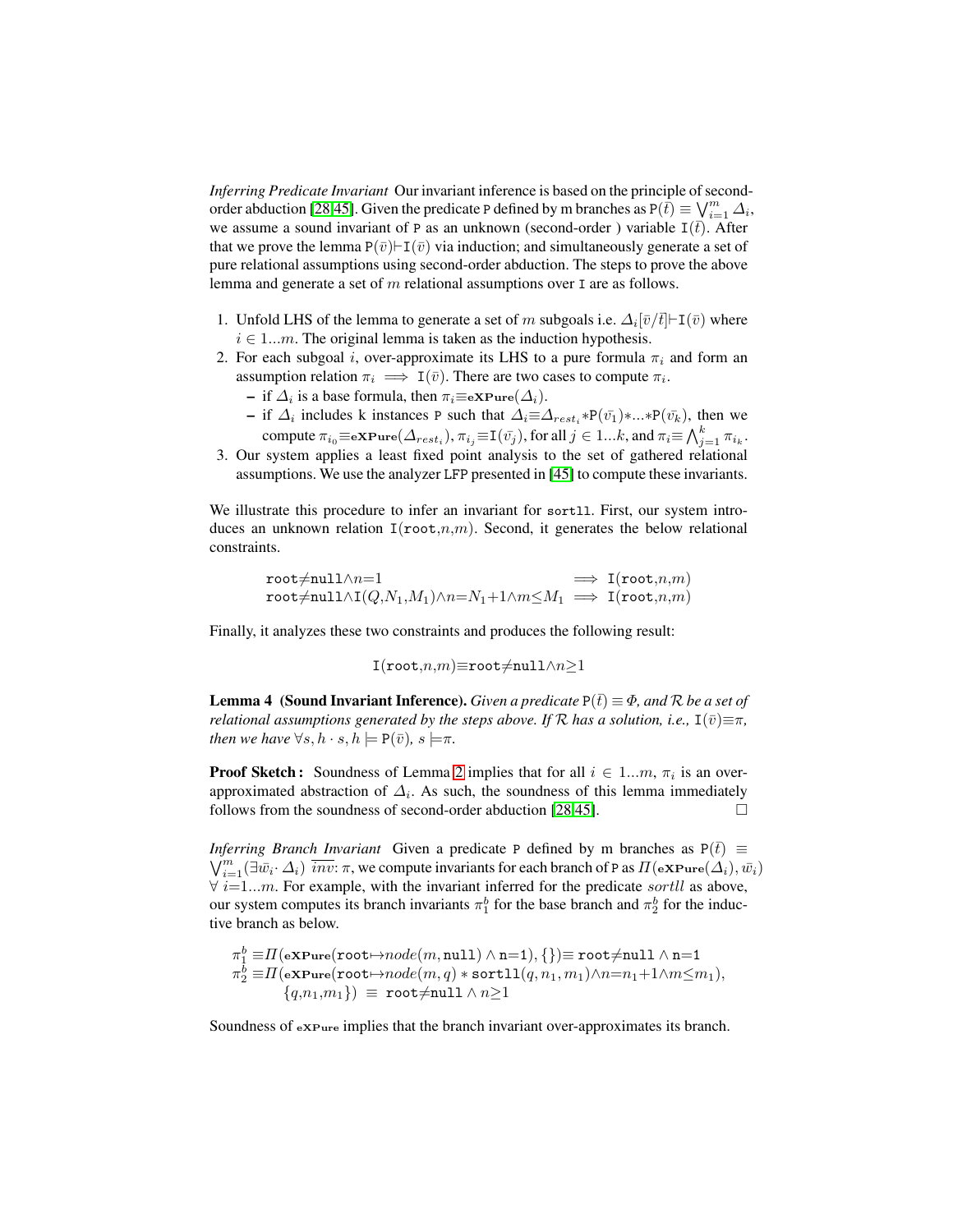|                | succ-circuit $(1-20)$ |                        |                 |     |                               | succ-rec $(1-20)$ |                 |                        |    |              |                     |
|----------------|-----------------------|------------------------|-----------------|-----|-------------------------------|-------------------|-----------------|------------------------|----|--------------|---------------------|
| n              |                       | $SLSAT$ $ S2SAT_{SL} $ |                 |     | $n$ SLSAT S2SAT <sub>SL</sub> | n                 |                 | $SLSAT$ $ S2SAT_{SL} $ | n  | <b>SLSAT</b> | S2SAT <sub>SL</sub> |
|                | 1 ms                  | $21 \text{ ms}$        | 11              | SO. | 37.46 s                       | 1                 | 0 <sub>ms</sub> | $25 \text{ ms}$        | 11 |              | $1796.4$ s 410.92 s |
| $\mathfrak{D}$ | $2 \text{ ms}$        | $23 \text{ ms}$        | 12              | SO. | 170.53s                       | 2                 | 1 ms            | $30 \text{ ms}$        | 12 | <b>TO</b>    | <b>TO</b>           |
| 3              | $27 \text{ ms}$       | $30 \text{ ms}$        | 13              | SO. | 988.29s                       | 3                 | $4 \text{ ms}$  | $33 \text{ ms}$        | 13 | TO           | <b>TO</b>           |
| 4              | 867 <sub>ms</sub>     | $34 \text{ ms}$        | 14              | SO. | <b>TO</b>                     | 4                 | $21 \text{ ms}$ | $39 \text{ ms}$        | 14 | X            | <b>TO</b>           |
| 5              | 30 <sub>s</sub>       | 0.05 s                 | 15 <sup>1</sup> | SO. | <b>TO</b>                     | 5                 | $134$ ms        | $52 \text{ ms}$        | 15 | X            | <b>TO</b>           |
| 6              | 30 <sub>s</sub>       | 0.09 s                 | 16              | SO. | <b>TO</b>                     | 6                 | 830 msl         | 76 ms                  | 16 | X            | T <sub>O</sub>      |
| 7              | SO.                   | 0.20 s                 | 17              | SO. | TO                            | 7                 | 5.0 s           | $0.21$ s               | 17 | X            | <b>TO</b>           |
| 8              | SO.                   | 0.61 s                 | 18              | SO. | <b>TO</b>                     | 8                 | 29.5 s          | 0.87 s                 | 18 | X            | T <sub>O</sub>      |
| 9              | SO.                   | 2.21 s                 | 19              | SO. | <b>TO</b>                     | 9                 | $167.8$ s       | $4.83$ s               | 19 | X            | T <sub>O</sub>      |
| 10             | SO.                   | 8.49 s                 | <b>20</b>       | SO  | TO                            | 10                | 1065 s          | 45.28 s                | 20 | X            | TO                  |

<span id="page-14-1"></span>Table 1. Exponential Time and Space Satisfiability Checks.

### <span id="page-14-0"></span>7 Implementation and Evaluation

We have implemented the proposed solver  $S2SAT_{SL}$  and a new interprocedural (topdown) program verification tool, called  $S2_{\text{td}}$ , which uses  $S2SAT_{SL}$ . We make use of Omega Calculator [\[38\]](#page-19-15) to eliminate existential quantifiers, Z3 [\[19\]](#page-18-1) as a back-end SMT solver, and FixCalc [\[37\]](#page-19-16) to find closure form in inferring invariants for user-defined predicates.

In the following, we evaluate  $S2SAT_{SL}$  and  $S2_{td}$ 's robustness and efficiency on a set of benchmarks from the software verification competition SV-COMP [\[7\]](#page-18-14). We also present an evaluation of  $S2SAT_{SL}$  in compositional (modular) program verification with the HIP/S2 system [\[14,](#page-18-7)[28\]](#page-19-13) for a range of data structures.

#### 7.1 Robustness and Efficiency

In [\[12\]](#page-18-8), Brotherston *et. al.* introduced a new and challenging set of satisfiability benchmarks discussed in Proposition 5.13 of [\[12\]](#page-18-8). In this Proposition, Brotherston *et. al.* stated that there exists a family of predicates of size  $O(n)$  and that SLSAT runs in  $\Omega(2^n)$  time and space regardless of search strategies. Since SLSAT relies on bottomup and *context-insensitive* fixed point computation, it has to explore all possible models before answering a query. Their approach is designed for computing invariants of shape predicates rather than satisfiability checks. In contrast,  $S2SAT_{SL}$  performs topdown and *context-sensitive* searches, as it is dedicated for satisfiability solving. Moreover, it prunes infeasible disjuncts, significantly reduces the search space, and provides better support for model discovery.

We conducted an experiment on comparing SLSAT's and S2SAT<sub>SL</sub>'s performance on this set of benchmarks. The results are shown in Table [1.](#page-14-1) The size n of succ−circuit∗ (succ−rec∗) benchmarks expresses the breadth (depth, resp.) of dependency. This set of benchmarks is a part of the User-Defined Predicate Satisfiability (UDB sat) suite of SL-COMP 2014 [\[41\]](#page-19-17). The output is either a definite answer (sat, unsat) with running time (in milliseconds (ms), or seconds (s)), or an error. In particular, SO denotes stack overflow; TO denotes timeout (i.e., tools run longer than 1800 seconds); and X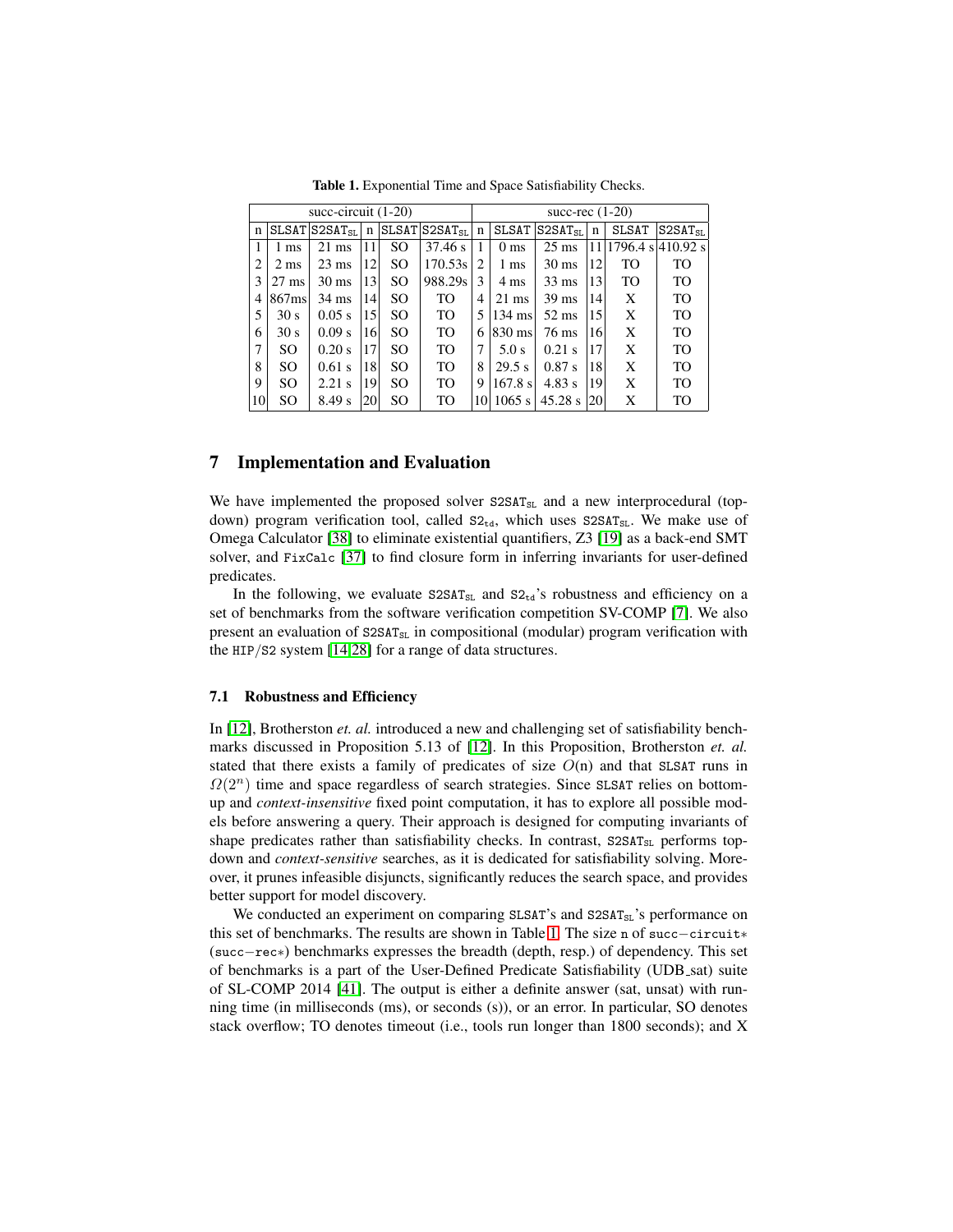| Data Structure (pure props)       | #Ouery | #UNSAT#SAT |      | Time   |
|-----------------------------------|--------|------------|------|--------|
| Singly llist (size)               | 666    | 75         | 591  | 1.25   |
| Even llist (size)                 | 139    | 125        | 14   | 2.40   |
| Sorted Ilist (size, sorted)       | 217    | 21         | 196  | 0.91   |
| Doubly llist (size)               | 452    | 50         | 402  | 2.07   |
| Complete Tree (size, minheight)   | 387    | 33         | 354  | 143.98 |
| Heap Trees (size, maxelem)        | 467    | 67         | 400  | 13.87  |
| AVL (height, size, near-balanced) | 881    | 64         | 817  | 84.82  |
| BST (height, size, sorted)        | 341    | 34         | 307  | 2.28   |
| RBT (size, height, color)         | 1741   | 217        | 1524 | 65.54  |
| rose-tree                         | 55     | 6          | 49   | 0.34   |
| TLL.                              | 128    | 13         | 115  | 0.24   |
| Bubble (size, sorted)             | 300    | 20         | 280  | 1.09   |
| Quick sort (size, sorted)         | 225    | 29         | 196  | 2.33   |

<span id="page-15-0"></span>Table 2. Experimental Results on Complex Data Structures.

denotes a fatal error. The experimental results show that  $S2SAT_{SL}$  is much more robust and also more efficient than SLSAT. While  $S2SAT_{SL}$  successfully solved 24 (out of 40) benchmarks, SLSAT was capable of handling 17 benchmarks. Furthermore, on 17 benchmarks that SLSAT discharged successfully,  $S2SAT_{SL}$  outperforms SLSAT, i.e., about 6.75  $(3126$ seconds/462 seconds) times faster. As shown in the table, S2SAT<sub>SL</sub> ran with neither stack overflow nor fatal errors over all these challenging benchmarks.

#### 7.2 Modular Verification with S2SAT<sub>SL</sub>

In this subsection, we evaluate  $S2SAT_{SL}$  in the context of modular program verifica-tion. S2SAT<sub>SL</sub> solver is integrated into the HIP/S2 [\[14,](#page-18-7)[29,](#page-19-18)[28\]](#page-19-13) system to prune infeasible program paths in symbolic execution. Furthermore,  $S2SAT_{SL}$  is also used by the entailment procedure SLEEK to discharge verification conditions (VC) generated. In particular, when SLEEK deduces a VC to the following form:  $\Delta \vdash$  emp $\wedge \pi_r$ , the error calculus in SLEEK [\[29\]](#page-19-18) invokes S2SAT<sub>SL</sub> to discharge the following queries:  $\Delta$  and  $\Delta \wedge \neg \pi_r$  for safety and  $\Delta\wedge\pi_r$  for *must* errors. In experiments, we have extracted those VCs generated while HIP/S2 verified heap-manipulating programs.

We have evaluated S2SAT<sub>SL</sub> deciding the VCs discussed above. The experimental results are described in Table [2.](#page-15-0) Each line shows a test on one program. The first column lists data structures and their pure properties. rose-trees are trees with nodes that are allowed to have a variable number of children, stored as doubly-linked lists. TLL is a binary tree whose nodes point to their parents and all leaf nodes are linked as a singly-linked list. #Query is the number of satisfiability queries sent to S2SAT<sub>SL</sub> for each data structure. The next two columns report the outputs from  $S2SAT_{SL}$ . The last column shows the time (in seconds) taken by the  $S2SAT_{SL}$  solver. In this experiment,  $S2SAT_{SL}$  terminated on all queries. Furthermore it exactly decided all SAT and UNSAT queries. These experimental results affirm the correctness of our algorithm  $S2SAT<sub>SI</sub>$ . They also show that S2SAT<sub>SL</sub> is expressive, effective, and can be integrated into program verification systems for discharging satisfiability problems of separation logic formulas.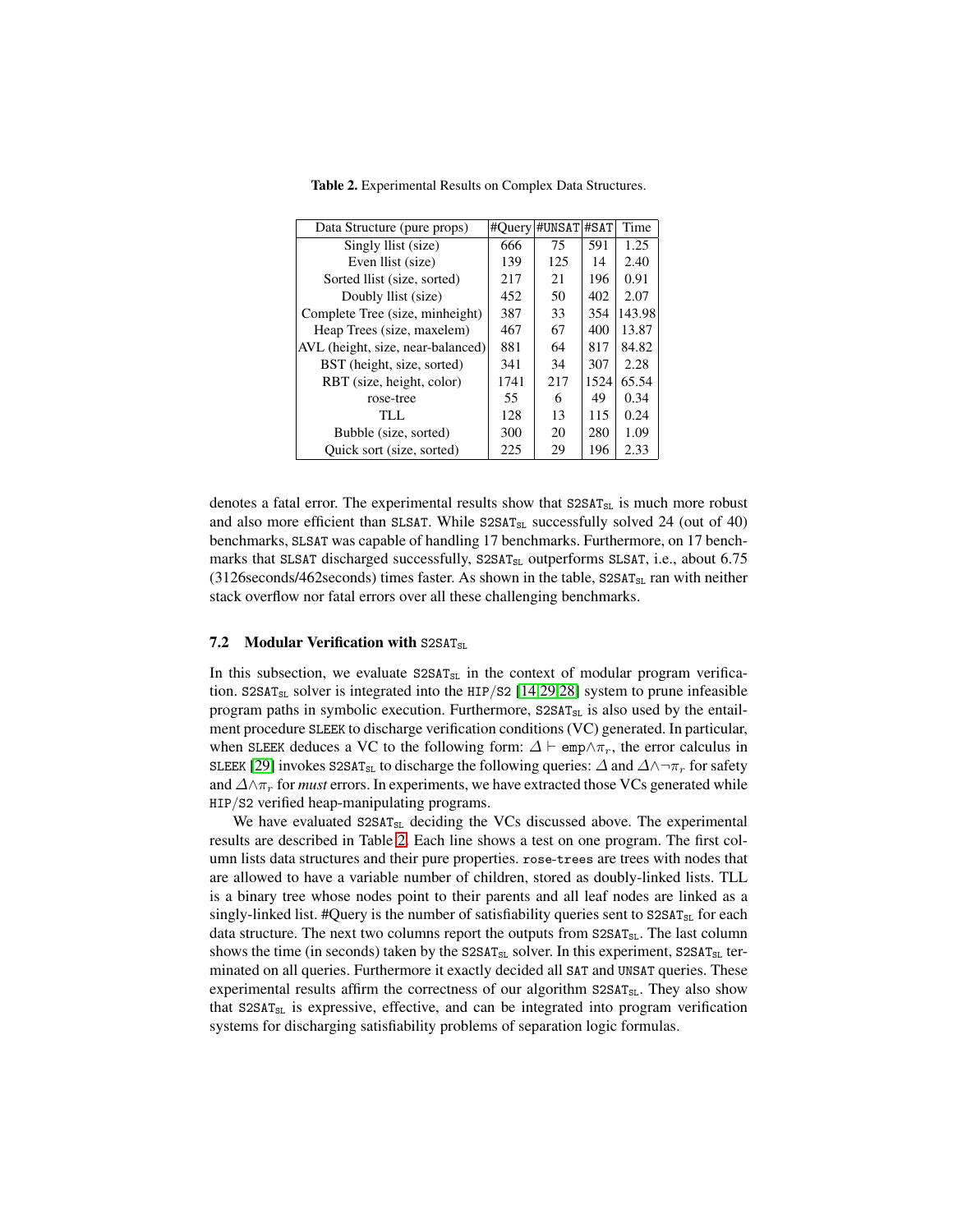#### 7.3 Recursive Program Verification with  $S2SAT_{SL}$

We have evaluated and compared our verification system  $S2_{td}$  with state-of-the-art ver-ification tools on a set of SV-COMP benchmarks<sup>[1](#page-16-0)</sup>. The results are presented in Table [3.](#page-16-1) There are 102 recursive/loop

programs taken from *Recursive* and *HeapReach* subcategories in the benchmark; timeout is set to 180 seconds. In each program, there is at least one user-supplied assertion to model safety properties. The first column identities the subset of verification systems which com-

<span id="page-16-1"></span>Table 3. Experimental Results on Recursive Programs.

| Tool             | $#s_{\lambda}$ |    |     |  | $\#e\sqrt{\#unk}\#s\mathbf{X}\#e\mathbf{X}$ points mins |     |
|------------------|----------------|----|-----|--|---------------------------------------------------------|-----|
| ESBMC [18]       | 38             | 40 | 21  |  | 20                                                      | 53  |
| UAutomizer [24]  | 17             | 23 | 62. |  | 57                                                      | 23  |
| SeaHorn [22]     | 48             | 45 | 5   |  | 77                                                      | 26  |
| <b>CBMC</b> [16] | 33             | 39 | 29  |  | 89                                                      | 90  |
| Smack-Corral [1] | 33             | 37 | 28  |  | 103                                                     | 105 |
| $S2_{\text{td}}$ |                | 45 | 16  |  | 127                                                     | 25  |

peted in both the above sub-categories. The next three columns count the instances of correct safe (s $\sqrt{}$ ), correct error (e $\sqrt{}$ ) and unknown (e.g., timeout). The next two columns capture the number of false positives  $(s\chi)$  and false negatives  $(e\chi)$ . We rank these tools based on their points. Following the SV-COMP competition, we gave +2 for one s $\sqrt$ , +1 for one e $\sqrt{$ , 0 for unk, -16 for one s $\chi$ , and -32 for one e $\chi$ . The last column expresses the total time in minutes. The results show that the proposed verification approach is promising; indeed, our system is effective and efficient: it produces the best correctness with *zero* false answers within the nearly-shortest time.

## 8 Related Work

Close to our work is the SeaHorn verification system [\[22\]](#page-19-4). While SeaHorn relies on Z3-PDR to handle inductive predicates on non-heap domains, it is unclear (to us) how SeaHorn supports induction reasoning for heap-based programs (which is one contribution of our present work).

Our S2SAT satisfiability procedure is based on unfolding which is similar to the algorithm in the Leon system [\[43,](#page-19-20)[44\]](#page-19-3). Leon, a verifier for functional programs, adds an unfolding mechanism for inductive predicates into complete theories. However, Leon only supports classic logic and not structural logic (i.e., separation logic). Neither does Leon support inductive reasoning. Furthermore, our system infers sound invariants for inductive predicates to facilitate over-approximation.

Our work is related to work on developing satisfiability solvers in separation logic. In the following, we summarize the development in this area. Smallfoot [\[5\]](#page-18-18) has the first implemented decision procedure for a fragment of separation logic. This solver was originally customized to work with spatial formulas over list segments. Based on a fixed equality (disequality) constraint branches of the list segment, the proposals presented by [\[17\]](#page-18-6) and [\[32\]](#page-19-21) further enhanced decision procedure for this fragment with equality reasoning. They provided normalization rules with a graph technique [\[17\]](#page-18-6) and a superposition calculus [\[32\]](#page-19-21) to infer (dis)equality constraints on pointers and used these

<span id="page-16-0"></span><sup>1</sup> <http://sv-comp.sosy-lab.org/2016/>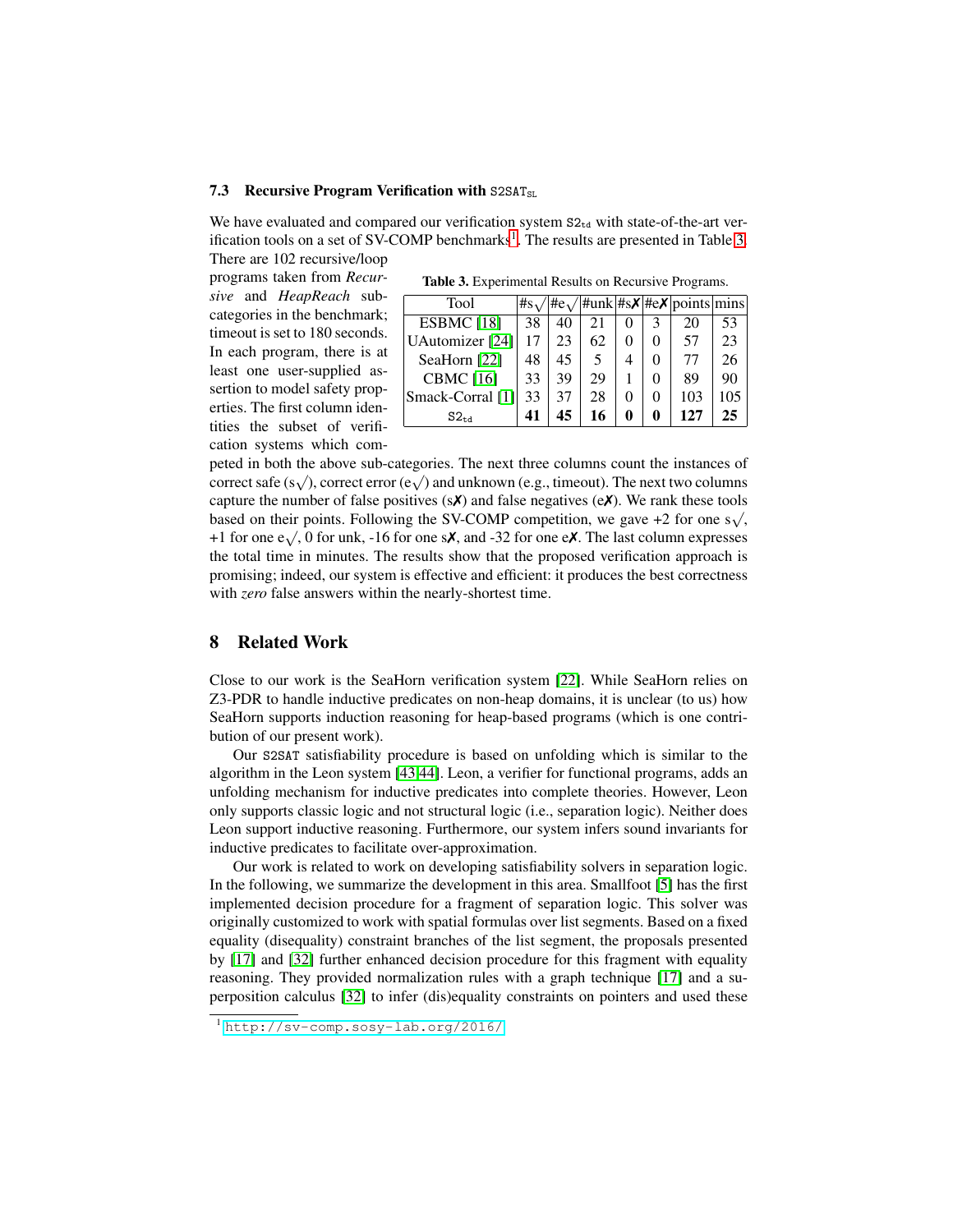constraints to prune infeasible branches of predicate instances during unfolding. Although these proposals can decide the formula of that fragment in polynomial time, it is not easy to extend them to a fragment with general inductive predicates (i.e., the fragment SLPA). Decision procedures in [\[34,](#page-19-8)[36](#page-19-9)[,35\]](#page-19-22) and [\[33\]](#page-19-23) support decidable fragments of separation logic with inter-reachable data structures using SMT. Our proposal extends these procedures to those fragments with general inductively-defined predicates. Indeed, our decidable fragment can include more complex data structures, such as AVL trees.

 $S2SAT_{SL}$  is closely related to the satisfiability solvers [\[25,](#page-19-11)[12\]](#page-18-8) which are capable of handling separation logic formulas with general user-defined predicates. Decision procedures [\[25\]](#page-19-11) and [\[12\]](#page-18-8) are able to handle predicates without pure properties. The former described a decidable fragment of user-defined predicates with bounded tree width. The problem of deciding separation logic formulas is then reduced to monadic second-order logic over graphs. The latter, SLSAT, decides formulas with user-defined predicates via a equi-satisfiable fixed point calculation. The main disadvantage of SLSAT is that it is currently restricted to the domain of pointer equality and disequality, so that it cannot be used to support predicates with pure properties from infinite abstract domains.

Using over-approximation in decision procedures is not new. For example, D'Silva *et. al.* have recently made use of abstract domains inside satisfiability solvers [\[20](#page-18-19)[,21\]](#page-18-20). In separation logic, satisfiability procedures in HIP/SLEEK [\[14\]](#page-18-7) and Dryad [\[39\]](#page-19-10) decide formulas via a sound reduction that over-approximates predicate instances. HIP/SLEEK and Dryad are capable of proving the validity of a wide range of expressive formulas with arbitrary predicates. However, expressivity comes with cost; as these procedures are incomplete, and they do not address the satisfiability problem. We believe that S2SAT can be integrated into these systems to improve upon these two shortcomings.

## 9 Conclusion and Future Work

We have presented a satisfiability procedure for an expressive fragment of separation logic. Given a formula, our procedure examines both under-approximation (so as to prove SAT) and over-approximation (so as to prove UNSAT). Our procedure was strengthened with invariant generation and cyclic proof detection. We have also implemented a solver and a new verification system for heap-manipulating programs. We have evaluated them on a range of competition problems with either complex heap usage patterns or exponential complexity of time and space.

For future work, we might investigate S2SAT-based decision procedures for other complete theories (i.e., Presburger, string, bag/set) augmented with inductive predicates. We would also study a more general decidable fragment of separation logic by relaxing the restrictions for termination. Finally, we would like to improve  $S2_{\text{td}}$  for array, string and pointer arithmetic reasoning as well as witness generation for erroneous programs.

Acknowledgements. We wish to thank Christopher M. Poskitt for his helpful comments on the manuscript. Quang Loc and Jun Sun are partially supported by NRF grant RGNRF1501 and Wei-Ngan by NRF grant NRF2014NCR-NCR001-040.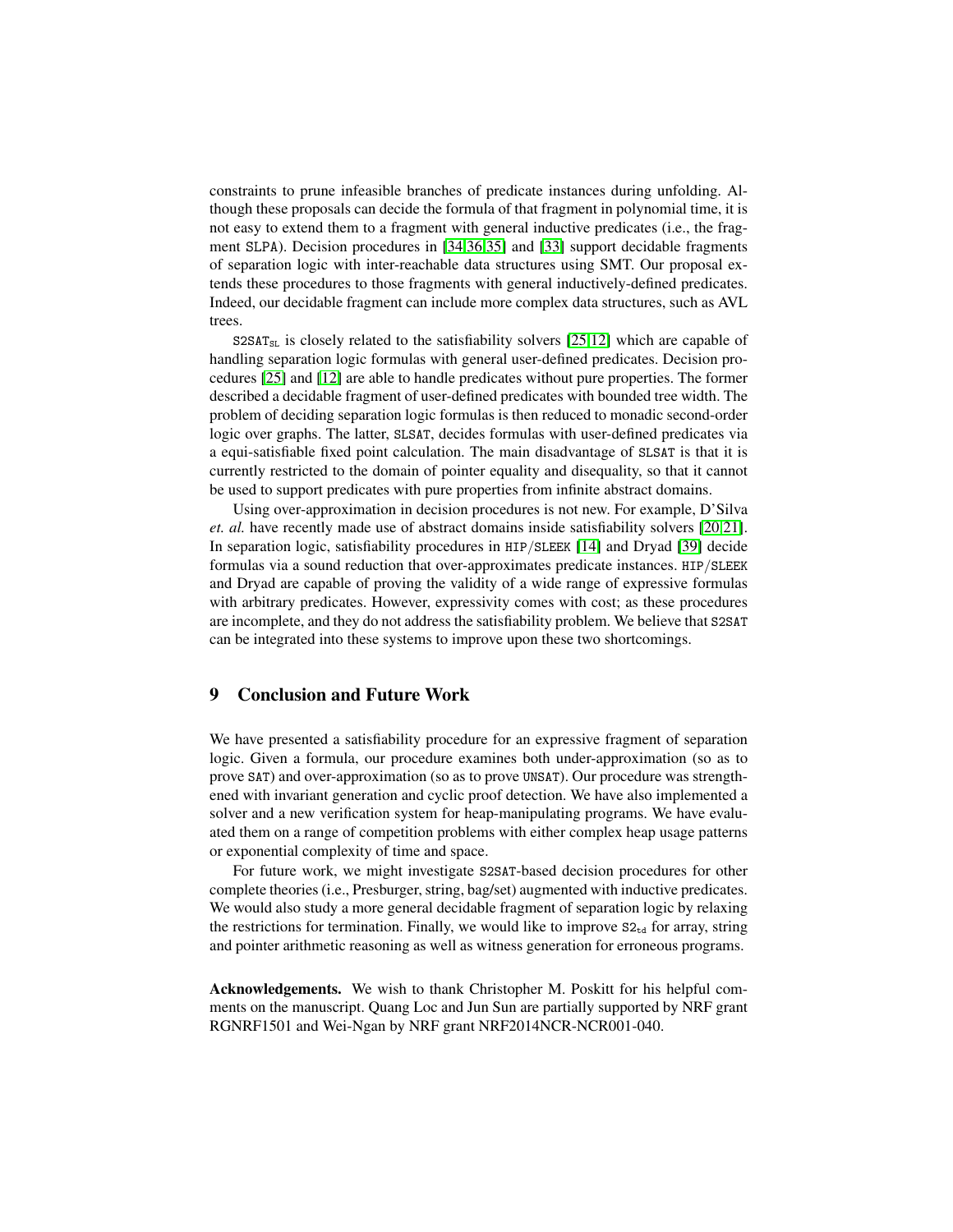### <span id="page-18-17"></span>References

- 1. Smack+corral: A modular verifier. In C. Baier and C. Tinelli, editors, *Tools and Algorithms for the Construction and Analysis of Systems*, volume 9035 of *Lecture Notes in Computer Science*, pages 451–454. 2015.
- <span id="page-18-3"></span>2. M. Barnett, B.-Y. Chang, R. DeLine, B. Jacobs, and K. Leino. Boogie: A modular reusable verifier for object-oriented programs. In *FMCO*, pages 364–387. 2006.
- <span id="page-18-0"></span>3. C. Barrett, C. Conway, M. Deters, L. Hadarean, D. Jovanovic, T. King, A. Reynolds, and ´ C. Tinelli. Cvc4. In *Computer Aided Verification (CAV)*, pages 171–177. 2011.
- <span id="page-18-2"></span>4. N. E. Beckman, A. V. Nori, S. K. Rajamani, and R. J. Simmons. Proofs from tests. In *ISSTA*, pages 3–14, New York, NY, USA, 2008. ACM.
- <span id="page-18-18"></span>5. J. Berdine, C. Calcagno, and P. W. O'Hearn. A decidable fragment of separation logic. In *FSTTCS 2004: Foundations of Software Technology and Theoretical Computer Science: 24th International Conference.*, pages 97–109, 2005.
- <span id="page-18-10"></span>6. J. Berdine, C. Calcagno, and P. W. O'Hearn. Symbolic execution with separation logic. In *Programming Languages and Systems: Third Asian Symposium.*, pages 52–68, 2005.
- <span id="page-18-14"></span>7. D. Beyer. Reliable and reproducible competition results with benchexec and witnesses (report on SV-COMP 2016). In *TACAS*, pages 887–904, 2016.
- <span id="page-18-11"></span>8. D. Beyer, A. Cimatti, A. Griggio, M. E. Keremoglu, and R. Sebastiani. Software model checking via large-block encoding. In *Proceedings of 9th International Conference on Formal Methods in Computer-Aided Design, FMCAD 2009.*, pages 25–32, 2009.
- <span id="page-18-5"></span>9. N. Bjørner, A. Gurfinkel, K. L. McMillan, and A. Rybalchenko. Horn clause solvers for program verification. In *Fields of Logic and Computation II - Essays Dedicated to Yuri Gurevich on the Occasion of His 75th Birthday*, pages 24–51, 2015.
- <span id="page-18-4"></span>10. N. Bjørner, K. L. McMillan, and A. Rybalchenko. Program verification as satisfiability modulo theories. In *SMT*, pages 3–11, 2012.
- <span id="page-18-13"></span>11. J. Brotherston. *Sequent Calculus Proof Systems for Inductive Definitions*. PhD thesis, University of Edinburgh, November 2006.
- <span id="page-18-8"></span>12. J. Brotherston, C. Fuhs, J. A. N. Pérez, and N. Gorogiannis. A decision procedure for satisfiability in separation logic with inductive predicates. In *CSL-LICS '14*, pages 25:1–25:10, New York, NY, USA, 2014. ACM.
- <span id="page-18-9"></span>13. J. Brotherston, N. Gorogiannis, and R. L. Petersen. A generic cyclic theorem prover. In *Proceedings of APLAS-12*, LNCS, pages 350–367. Springer, 2012.
- <span id="page-18-7"></span>14. W. Chin, C. David, H. Nguyen, and S. Qin. Automated verification of shape, size and bag properties via user-defined predicates in separation logic. *SCP*, 77(9):1006–1036, 2012.
- <span id="page-18-12"></span>15. W.-N. Chin, C. Gherghina, R. Voicu, Q. L. Le, F. Craciun, and S. Qin. A specialization calculus for pruning disjunctive predicates to support verification. In *CAV*. 2011.
- <span id="page-18-16"></span>16. E. Clarke, D. Kroening, and F. Lerda. A tool for checking ansi-c programs. In *Tools and Algorithms for the Construction and Analysis of Systems*, pages 168–176. 2004.
- <span id="page-18-6"></span>17. B. Cook, C. Haase, J. Ouaknine, M. Parkinson, and J. Worrell. Tractable reasoning in a fragment of separation logic. In *CONCUR*, volume 6901, pages 235–249. 2011.
- <span id="page-18-15"></span>18. L. Cordeiro and B. Fischer. Verifying multi-threaded software using smt-based contextbounded model checking. In *Proceedings of the 33rd International Conference on Software Engineering*, ICSE '11, pages 331–340, New York, NY, USA, 2011. ACM.
- <span id="page-18-1"></span>19. L. M. de Moura and N. Bjørner. Z3: An Efficient SMT Solver. In *Tools and Algorithms for the Construction and Analysis of Systems (TACAS)*, pages 337–340, 2008.
- <span id="page-18-19"></span>20. V. D'Silva, L. Haller, and D. Kroening. Satisfiability solvers are static analysers. In *Static Analysis*, volume 7460, pages 317–333. Springer Berlin Heidelberg, 2012.
- <span id="page-18-20"></span>21. V. D'Silva, L. Haller, and D. Kroening. Abstract satisfaction. In *Proceedings of the 41st ACM SIGPLAN-SIGACT Symposium on Principles of Programming Languages*, POPL '14, pages 139–150, New York, NY, USA, 2014. ACM.